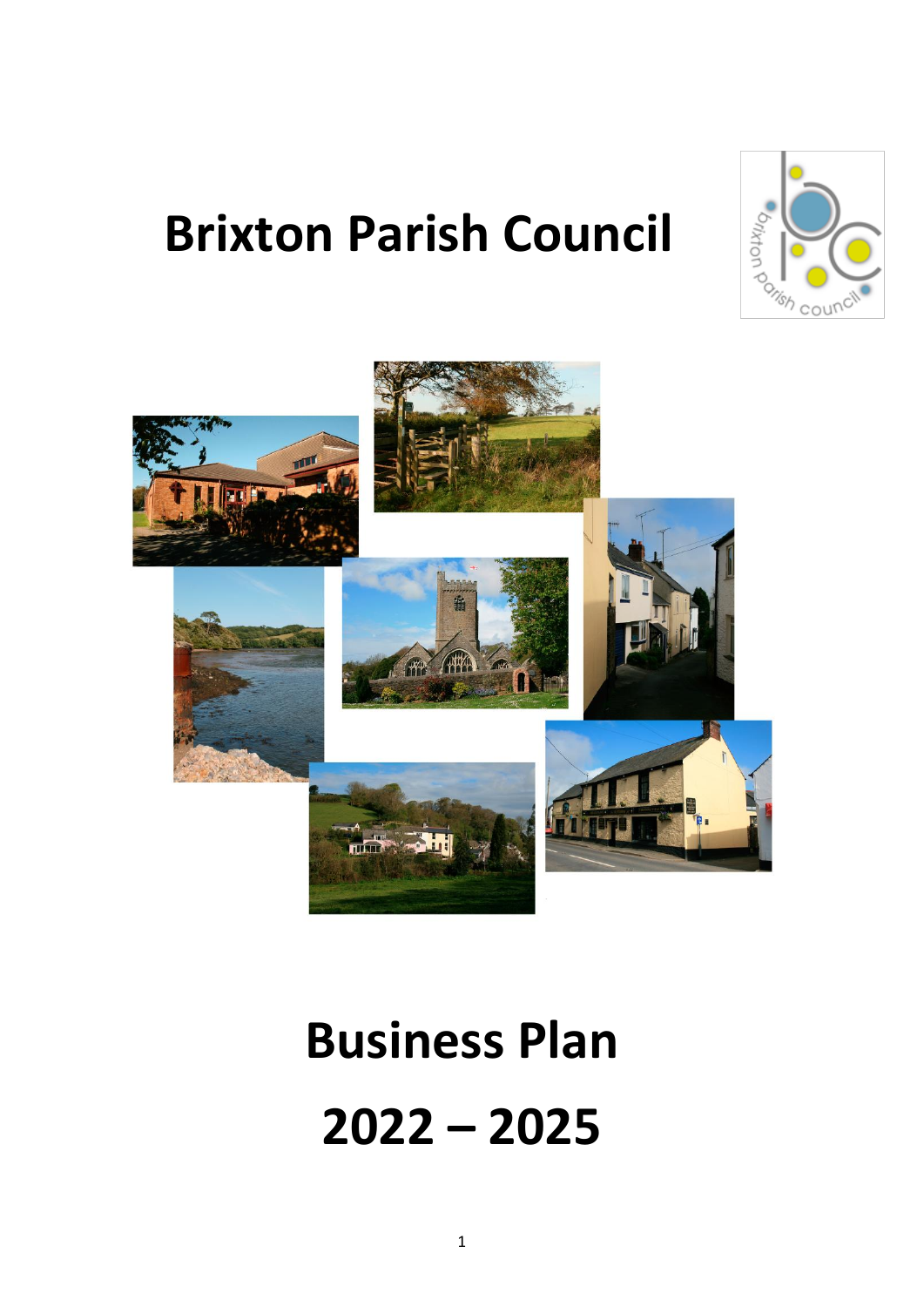#### **What is a Parish- Council Business Plan?**

The Parish Council Business Plan sets the Parish Council's vision for the parish, its purpose, values, objectives and key priorities for the next three years.

The aim of the Business Plan is to provide Brixton's parishioners' a clear understanding of what the Parish Council does and what it is trying to achieve. It details what the Parish Council intends to focus on over the next three years. The Business Plan will be reviewed annually. It will be used to drive the budget process, forward plan activities for the coming year and subsequent years and enable the Parish Council to monitor its progress against key objectives and- priorities.

The Business Plan is a statement of intent. However Brixton Parish Council may have to make decisions contrary to its stated commitments if events such as budget constraints, pandemic, new legislation or changes in our policies make that necessary. Any changes will, however, be reflected in an updated plan.

#### **Why has the Parish Council decided to produce a Business Plan?**

Having an agreed strategy provides a framework for the Parish Council to work within, enabling it to operate in a more consistent and co-ordinated way, to be proactive rather than reactive in its decision-making. Brixton Parish Council's Business Plan is based on the understanding of the community's current and long-term needs gathered from day-to-day involvement with residents and other key organisations within and beyond the parish.

An aim of the Business Plan is to help residents gain a better understanding of what the Parish Council does and to clarify the roles and responsibilities in its relationship with South Hams District Council (SHDC), Devon County Council (DCC), the NHS and Devon & Cornwall Police.

#### **What is the definition of a 'good' parish council?**

Brixton Parish Council meets the definition of a 'good' parish council set out by National Association of Local Councils (NALC) and Devon Association of Local Councils (DALC) by striving to continually improve the community as a whole.

A good council:

- plays a vital part in representing the interests of the communities it serves
- improves the quality of life of local people and the local environment
- influences other decision makers, for example, in planning matters
- delivers services to meet local needs
- has quality status
- uses the powers of wellbeing and general competence if eligible to do so
- works with other groups in the community to develop the community and provide better services to the electors

#### **Community Involvement in the Business Plan process**

The Parish Council will invite the local community to participate in the development of the Business Plan through public consultation to ensure that it represents the best interests of the Parish. The Business Plan will be publicly available on the Parish Council website and Brixton parishioners will be able to monitor progress of the action plan.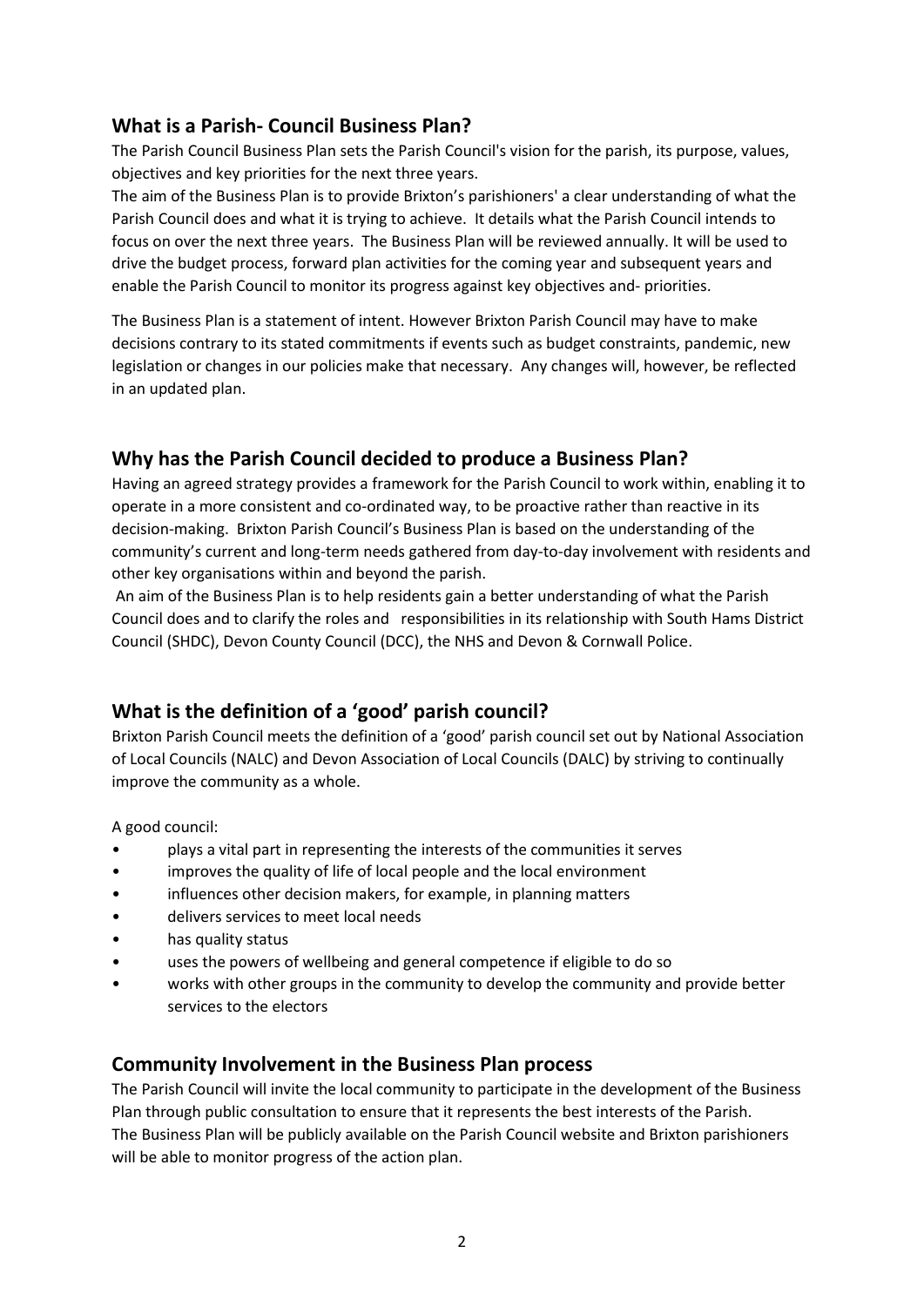#### **Brixton Parish Overview**

Brixton Parish offers the opportunity to embrace village life in a rural setting on the outskirts of the historic port of the city of Plymouth providing a strong sense of community, tranquillity, a safe environment with public green spaces and beautiful river and country landscapes. The parish benefits from being partly located in the South Devon Area of Outstanding Natural Beauty and the close proximity to an urban conurbation. Brixton Village is the gateway to the South Hams.

There are two main settlements in the parish – Brixton Village and Carrollsland, along with the hamlets of Brixton Torr and Spriddlestone. In the last 10 years new housing, such as Carrollsland (to the south west) and Canes Orchard in Brixton Village, has shaped the current character of the parish and the community, as demand for homes has grown over the years. Construction of the emerging new town of Sherford with 5,500 homes started in 2016 which is currently within the Brixton Parish boundary. This development has a major impact on the parish and will eventually have its own town council. It is developing in its own right as a community led by local residents and the Sherford Community Land Trust.

The parish of Brixton has a long history which can be traced back to the Doomsday Book. The village of Brixton visibly reflects its history with its 14th Century Church and Priests' Cottages, alongside the historic Feoffee Trust owned cottages and park. The local economy was traditionally based on farming, together with other rural and commercial activities around the river Yealm. Now the local economy is based on agriculture, some retail and tourism

Brixton Parish Council is recognised under the NALC Local Council Award Scheme as a Quality Gold Council demonstrating that the Council as an organisation is effectively managed.

Nine elected representatives make up the membership of the council who are normally elected every four years. The most recent elections were in May 2019. Since the election vacancies have occurred which have subsequently been filled through advertising and interview selection process. As a council decisions are made in line with the Councils adopted Standing Orders and current legislation. Councillor's responsibilities include making key policy decisions, agreeing the annual budget and precept for the financial year, monitoring and reviewing the work of the Council.

The Chairman of the Council is elected annually at the Annual Council meeting held in May.

The Parish Council owns assets and land in the Parish and is responsible for maintaining their value and their safety.

The Parish Council has 3 sub committees Planning, Finance, and Community Emergency Planning, 3 working groups i.e Traffic Management Working Group, Brixton Parish Environment Working Group and P3 Working Group. Project leads oversee the progress of the following schemes: land at Cofflete, reclassification of Monkey Lane, improvements to Footpath 26, Bee Friendly Brixton , Green Gym at Elliot's Hill, redesigning parking on the Green and introducing traffic calming at Red Lion and at Stamps Hill.

The Council is funded by entirely by residents of Brixton Parish through the annual Precept which is part of the council tax charge. Additional income is generated through grants. The precept for 2021/2022 was £34,000. The Councils total expenditure for 2020/ 2021 was £29,987.28 with an income of £11,338.44 (excluding precept). See appendix one for the council budget / precept.

The Parish Council is supported by a CiLCA qualified Clerk who is also acts as the Responsible Financial Officer.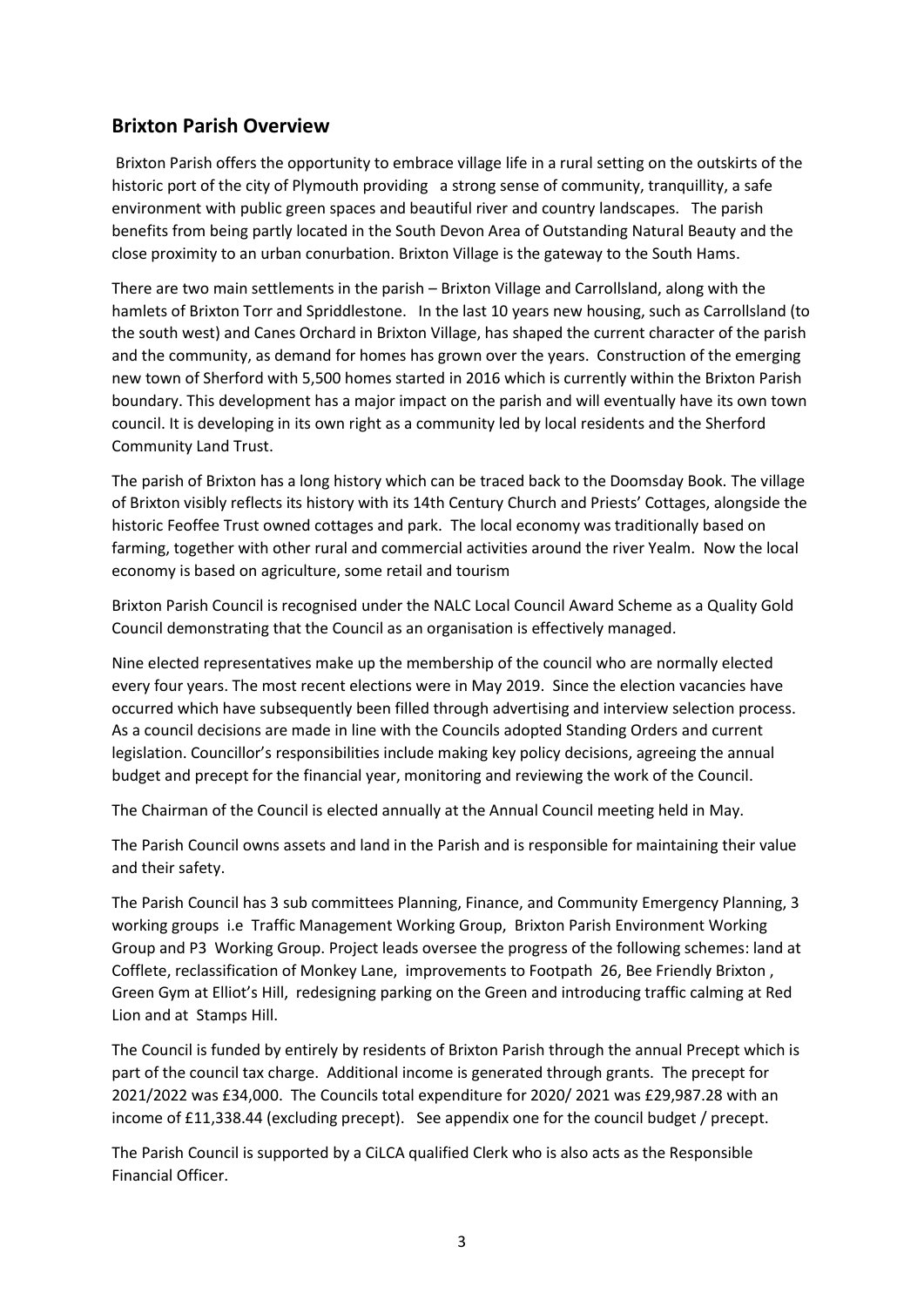#### **Vision for Brixton Parish Council**

By working with residents, local authorities and others, the Parish Council will contribute to making Brixton a safe, healthy, prosperous and sustainable community improving the quality of life for all its residents

Brixton Parish Council

- Provides a democratic and representative voice for the community,
- Promotes and represents the community's views at local, district, county and national and international level.
- Works in partnership with all voluntary and statutory agencies to improve services and facilities to meet the needs and expectations of residents of the parish,
- Strives to ensure there is a fair share of investment in the parish by local, county and regional authorities/organisations
- Adapts and evolves to ensure cost effective, efficient ways are achieved to produce outcomes to benefit residents and the community.

Some of the particular responsibilities of the Parish Council include:

- Management of grass cutting of identified verges
- Maintenance of bus shelters, notice boards and various benches throughout the parish
- Submitting recommendations on all planning applications and change of use applications in the parish as a statutory consultee of the local planning authority (South Hams District Council and Devon County Council).
- Implementation of the Brixton Parish Neighbourhood Plan 2014- 2034
- Maintaining a watching brief on all open spaces in the parish and seeking to protect it from inappropriate development.
- Working with Devon County Highways, other councils, the Police and to find ways to reduce the overall speed limits across the parish to agencies to improve road safety for all residents. The Parish Council provides and supports VAS initiatives and Community Speed Watch in identified and approved areas of the parish.
- Providing grit bins at key locations throughout the parish and working with colleagues at District and County to ensure grit bins are filled to enable gritting to take place at key locations during any winter weather emergency
- Ensuring that the Public Paths Partnership (P3) with Devon County Council maintains its agreed cutting/repair schedule for the network of public rights of way across the parish with quarterly monitoring and review with the assistance of volunteers.
- Keeping a list of community assets which are owned by the parish council published online.
- Ensuring representation on outside bodies
- Ensuring that the community can respond to an emergency in advance of the attendance of the statutory authorities through the Community Emergency Plan
- Engaging the community with the action plan for the Climate Change Crisis and Protection of the Environment Policy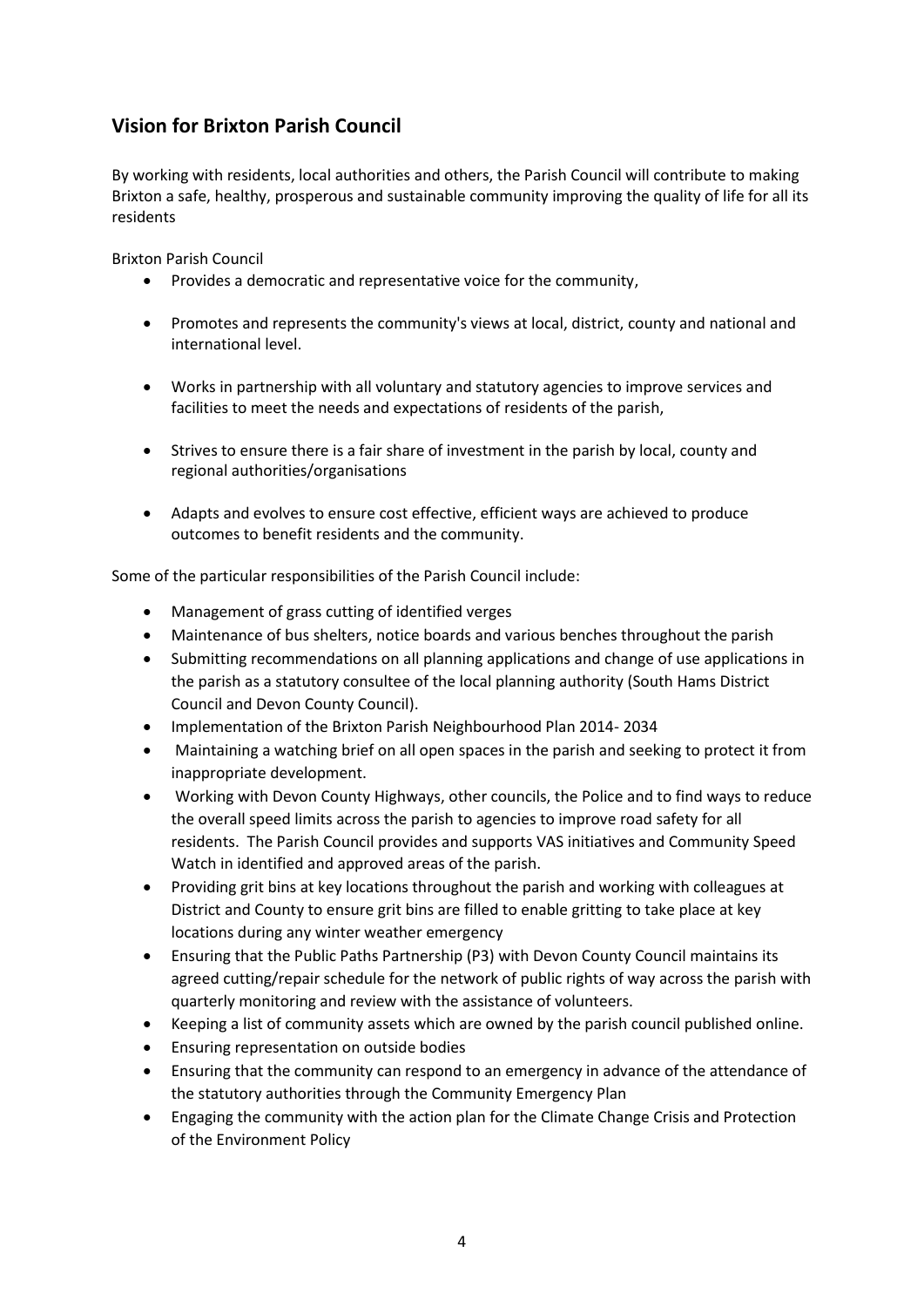#### **Brixton Parish Council Governance**

Brixton Parish Council aims to be a professional, competent and a caring Parish Council. It endeavours to be open and accountable in all it does and to ensure the sound financial management of all Parish Council resources.

#### **The Parish Council seeks to:**

- Be well-informed about the needs and opinions of the parish's residents and businesses through consultation on major issues
- Improve services to the public by encouraging members and staff to develop their skills by undertaking appropriate training
- Ensure that Councillors have the opportunity to keep abreast of any new opportunities including any training available and policy amendments
- Be a good and fair employer by providing fulfilling work opportunities and conditions for its staff
- Continuously promote public participation in all Parish Council meetings and initiatives
- Deal with and signpost enquiries and fault reports from members of the public speedily and efficiently
- Be an effective custodian of the Council's property and documents

The Parish Council recognises the role of good communication in building positive relationships with the public and with organisations that provide services in the parish. It will continue to seek to improve established channels of communication and find new ones.

#### **A focus for our actions**

The Parish Council has identified key priorities which it plans to concentrate on over the next three years.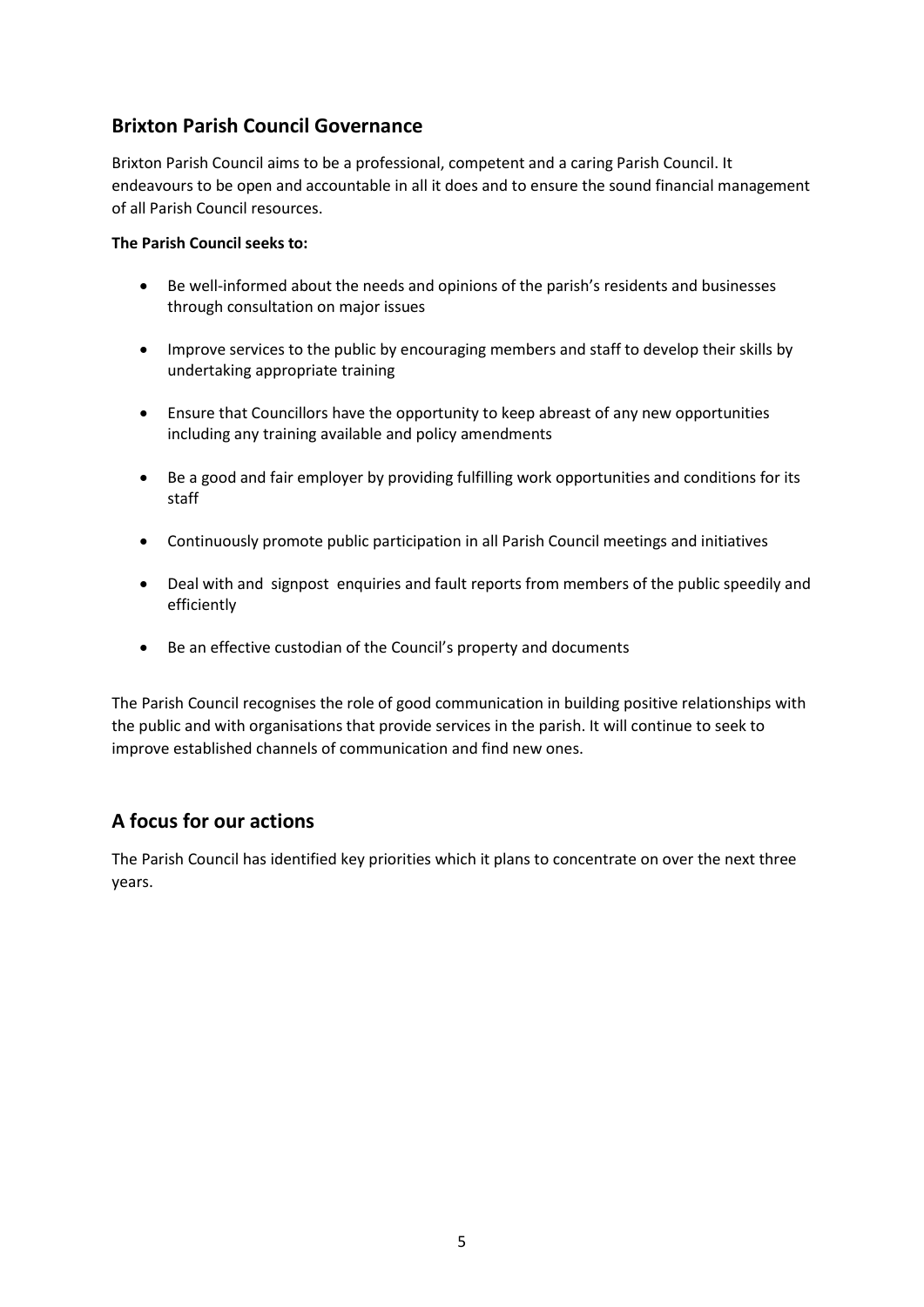#### **Brixton Parish Council Action Plan – 2022 / 2025**

All Brixton Parish Council's actions will be undertaken in a social and economic environment. Brixton Parish Council are always aware and responding to the risk and impact of COVID-19 for the parish and its residents

| Objective                                                                                                         | <b>Actions</b>                                                                                                                         | <b>Timescale</b>  | Responsible<br>Person    | <b>Budget</b><br>Required<br>2022/20231 |
|-------------------------------------------------------------------------------------------------------------------|----------------------------------------------------------------------------------------------------------------------------------------|-------------------|--------------------------|-----------------------------------------|
| The continuous<br>improvement of<br>communication between<br>the Parish Council and the<br>community - residents, | Ensure that the website is<br>up-to-date and relevant for<br>parishioners.                                                             | Ongoing           | Clerk                    | Yes                                     |
| businesses and local<br>organisations, county and<br>district councils and MPs                                    | Maintain and update the<br>parish council app for<br>parishioners                                                                      | Ongoing           | Clerk                    | Yes                                     |
|                                                                                                                   | Continue to produce a<br>quarterly newsletter/bulletin<br>specifying the work the<br>council has achieved in the<br>last quarter       | Every 3<br>months | Clerk /<br>Chairman      | Yes                                     |
|                                                                                                                   | Produce an annual parish<br>newsletter which specifies the<br>work the council has achieved<br>in the past year and future<br>projects | Annually          | Clerk /<br>Chairman      | Yes                                     |
|                                                                                                                   | Ensure notice boards (3) are<br>up to date                                                                                             | Ongoing           | Clerk                    |                                         |
|                                                                                                                   | Continue to use the LOVE<br>Brixton Facebook page and<br>Brixton Village Devon and<br>monitor/review use of social<br>media            | Ongoing           | Clerk /<br>specific Cllr |                                         |
|                                                                                                                   | Publish agendas and minutes<br>of all meetings on website,<br>notice boards, app & village<br>website                                  | Monthly           | Clerk                    |                                         |
|                                                                                                                   | Continue to produce an<br>Annual Report                                                                                                | Annually          | Clerk /<br>Chairman      |                                         |
|                                                                                                                   | To hold at least 1 meeting at<br><b>Carrollsland and Sherford</b><br>(Covid permitting)                                                | Ongoing           | Clerk /<br>Chairman      |                                         |

#### **Communication**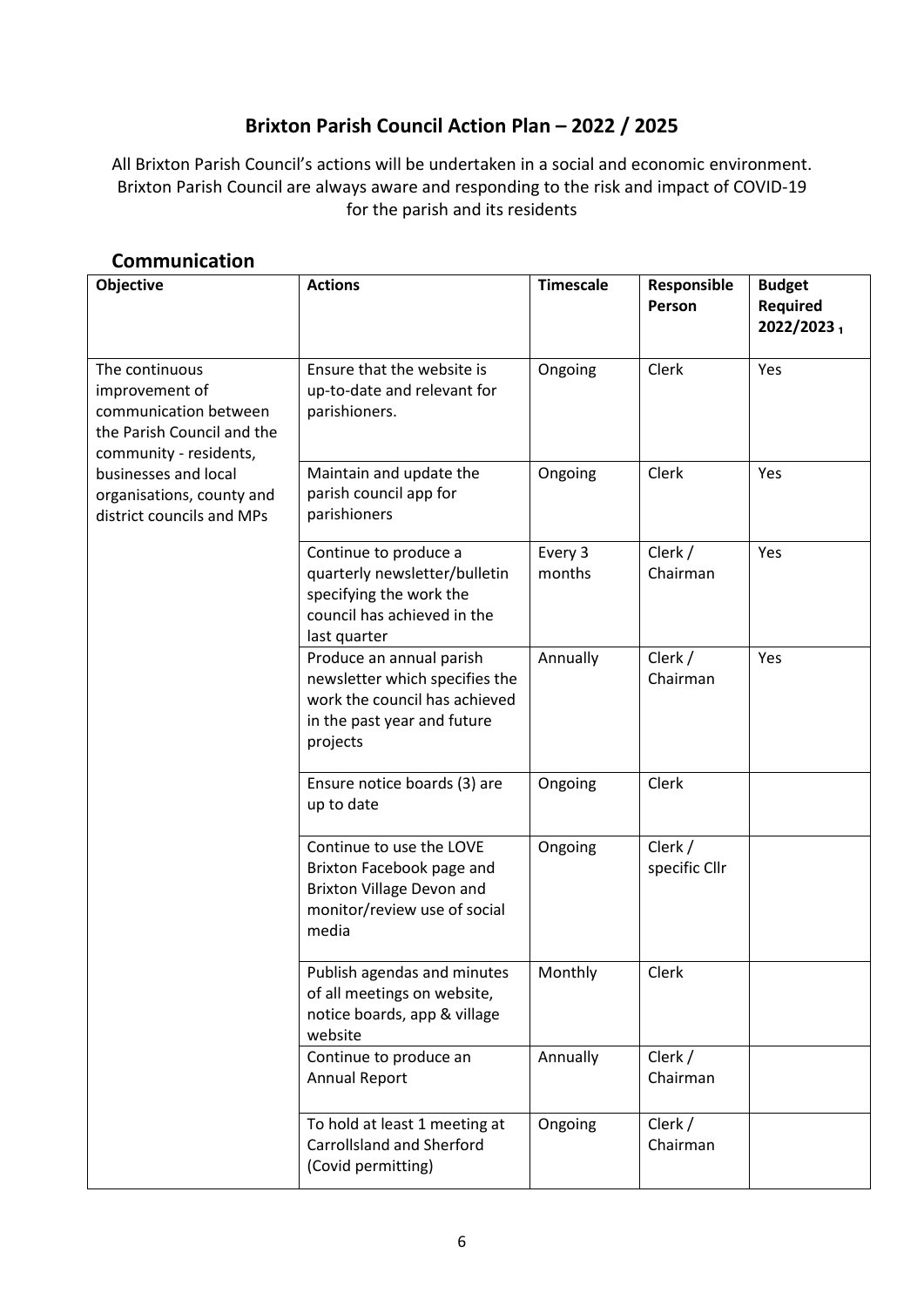| Continue to invite residents to<br>site meetings for major<br>planning applications.                | Ongoing | Clerk               |     |
|-----------------------------------------------------------------------------------------------------|---------|---------------------|-----|
| Update parishioner email list<br>(GDPR compliant)                                                   | Ongoing | Clerk               |     |
| Continue to contribute to the<br>information on the Brixton<br>village website                      | Ongoing | Clerk               | Yes |
| Liaise with local radio &<br>television                                                             | Ongoing | Clerk               |     |
| <b>Implement Business</b><br>Continuity Plan taking into<br>consideration any Covid<br>requirements | Ongoing | Clerk /<br>Chairman |     |

#### **Governance**

| Objective                                                                       | <b>Actions</b>                                                                                                                                                                                                                                                                           | <b>Timescales</b>           | Responsible<br>Person  | <b>Budget</b><br><b>Required</b><br>2022 / 2023 |
|---------------------------------------------------------------------------------|------------------------------------------------------------------------------------------------------------------------------------------------------------------------------------------------------------------------------------------------------------------------------------------|-----------------------------|------------------------|-------------------------------------------------|
| To ensure that the Council<br>delivers value for money                          | Reconciliation of the accounts<br>against the budget on a<br>quarterly basis                                                                                                                                                                                                             | Quarterly                   | <b>Clerk</b>           |                                                 |
|                                                                                 | Hold an annual business<br>meeting to agree precept for<br>following year and additional<br>meetings as required                                                                                                                                                                         | Annually and<br>as required | Clerk &<br>Councillors |                                                 |
|                                                                                 | Continually review ways of<br>working.                                                                                                                                                                                                                                                   | Ongoing                     | Clerk &<br>Councillors |                                                 |
|                                                                                 | Make grant applications when<br>and where appropriate                                                                                                                                                                                                                                    | As required                 | Clerk &<br>Councillors |                                                 |
| To continue to influence/<br>coordinate on matters that<br>impact on the Parish | Invite representatives from<br>outside bodies to address the<br>Council on key matters of<br>interest and to other working<br>groups e.g. Traffic<br>Management Working Group,<br><b>Community Emergency Plan</b><br>meetings, Brixton Parish<br><b>Environment Working Group</b><br>etc | As required                 | Clerk &<br>Councillors |                                                 |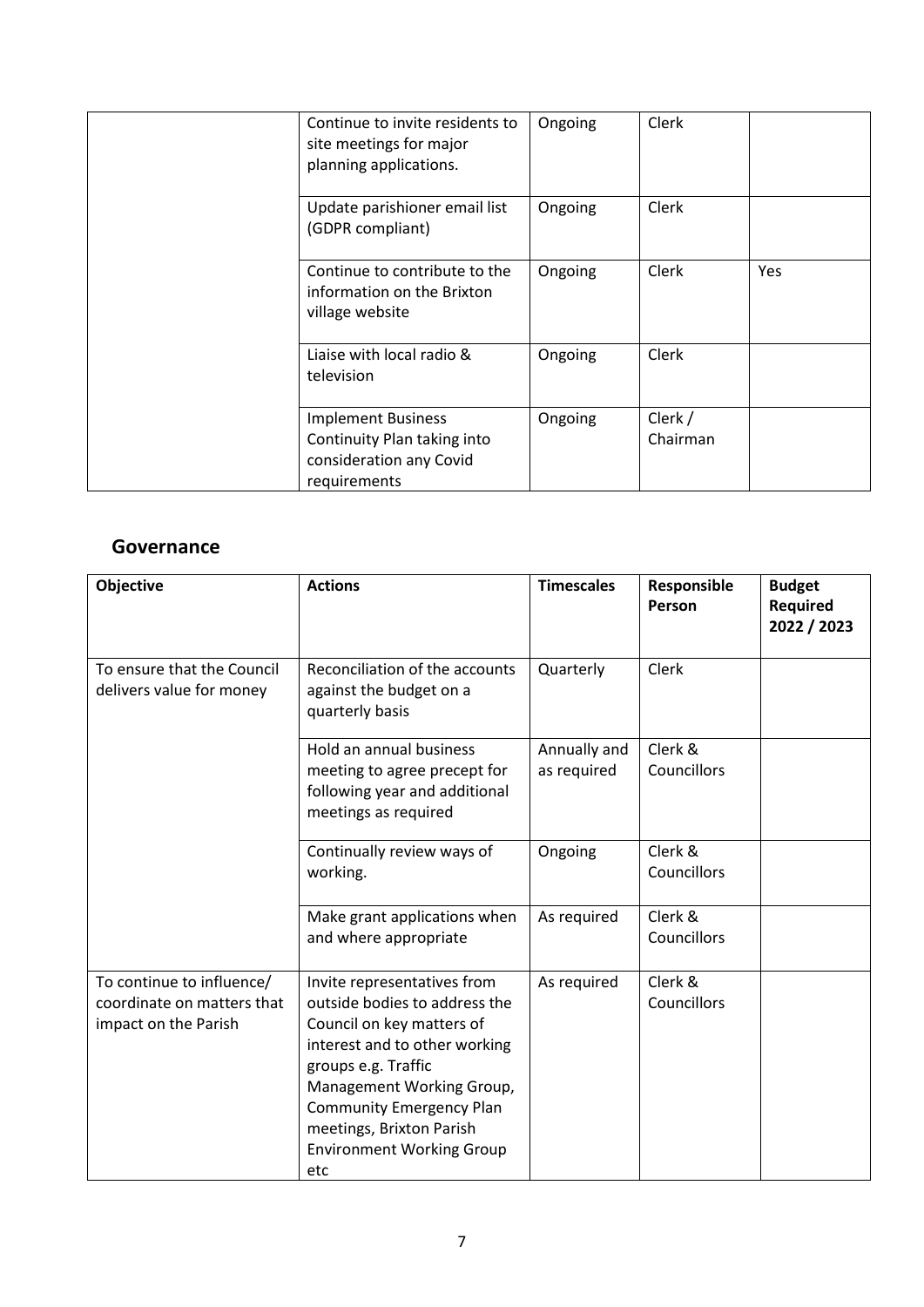|                                                                                      | Appoint representatives to<br>external committees, working<br>groups and other agencies.                                                                                                          | Annually and<br>as required | Clerk &<br>Councillors                          |     |
|--------------------------------------------------------------------------------------|---------------------------------------------------------------------------------------------------------------------------------------------------------------------------------------------------|-----------------------------|-------------------------------------------------|-----|
|                                                                                      | Work closely with the<br>statutory agencies i.e. the<br>Police, Devon County Council<br>Highways, South Hams District<br>Council Planning, Health &<br>Social Care agencies & GP<br>surgeries etc | As required                 | Clerk &<br>Councillors                          |     |
|                                                                                      | Attendance by<br>representatives/delegates to<br>relevant conferences and<br>meetings and reporting back<br>to the Council to impact on its<br>work where required                                | As required                 | Clerk &<br>Councillors                          |     |
| To ensure that the Councils<br>assets are safely managed,<br>reviewed and maintained | Each identified asset has a<br>named councillor responsible<br>for monitoring and regularly<br>reporting on the condition of<br>the asset.                                                        | Ongoing                     | Named<br>Councillors &<br>relevant<br>residents |     |
|                                                                                      | Produce an action<br>maintenance plan                                                                                                                                                             | Annually                    | Named<br>Councillors &<br>relevant<br>residents |     |
| To improve the<br>effectiveness of the Parish<br>Council                             | Review training needs of clerk<br>and all councillors and<br>monitor training undertaken                                                                                                          | Ongoing                     | Chairman /<br>Vice Chairman                     | Yes |
|                                                                                      | Maintain the standard<br>required for the Local Council<br><b>Scheme Quality Gold Award</b><br>(Achieved Oct 2021 - reviewed<br>every 3 years)                                                    | Ongoing                     | Clerk /<br>Councillors                          |     |
|                                                                                      | Complete annual performance<br>appraisal of the clerk                                                                                                                                             | Annually                    | Chairman /<br>Vice Chair                        |     |
|                                                                                      | Review the work of the council<br>annually                                                                                                                                                        | Annually                    | Councillors                                     |     |
|                                                                                      | Review all policies annually                                                                                                                                                                      | Annually and<br>as required | Clerk /<br>Councillors                          |     |
|                                                                                      | All councillors to complete a<br>Skills Audit and have a<br>personal development plan                                                                                                             | Ongoing                     | Councillors                                     |     |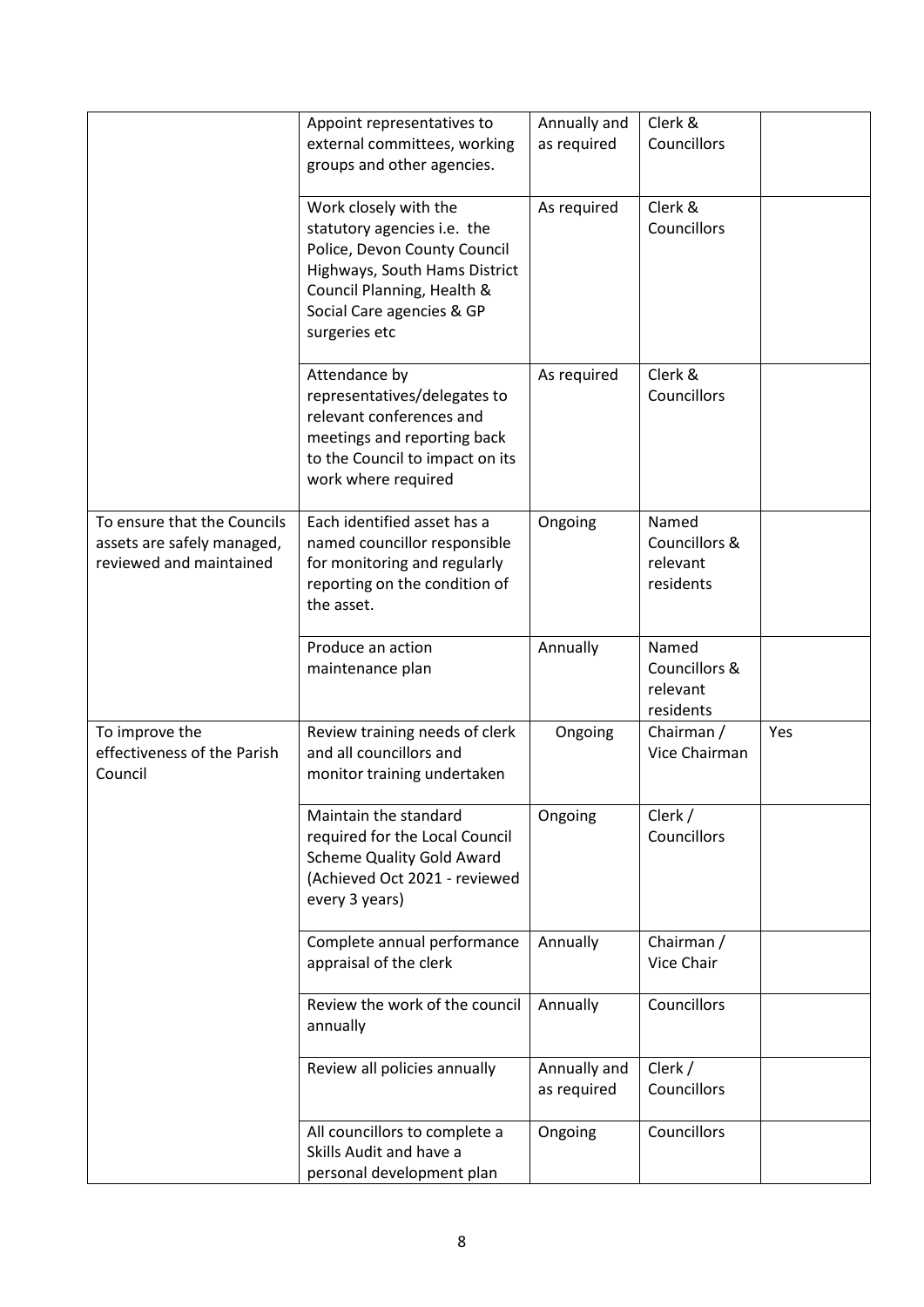### **Parish Plans**

| Objective                                                                           | <b>Actions</b>                                                                                                                                                                                                                                                                      | <b>Timescale</b> | Responsible<br>Person                                                        | <b>Budget</b><br>Required<br>2022 / 2023 |
|-------------------------------------------------------------------------------------|-------------------------------------------------------------------------------------------------------------------------------------------------------------------------------------------------------------------------------------------------------------------------------------|------------------|------------------------------------------------------------------------------|------------------------------------------|
| Implementation of the<br><b>Brixton Parish</b><br>Neighbourhood Plan 2014 -<br>2034 | Apply the agreed policies and<br>plans in the Neighbourhood<br>Planning making<br>recommendations for all<br>planning applications                                                                                                                                                  | Ongoing          | Cllr Martin &<br>Cllr Wills                                                  |                                          |
|                                                                                     | Progress the parish project<br>action plans listed in the<br>Neighbourhood Plan i.e. land<br>at former Cofflete Mill,<br>Monkey Lane, Footpath 26<br>and Elliot's Hill                                                                                                              | Ongoing          | <b>BPC</b> in<br>conjunction<br>with the<br>Neighbour-<br>hood Plan<br>Group |                                          |
|                                                                                     | Continue developing and<br>completing other projects as<br>required i.e. traffic calming at<br>Red Lion Hill & Stamps Hill,<br>improving Parking on the<br>Green in Brixton Village,<br>continue to support the<br>protection of trees/hedges<br>and woodlands across the<br>parish | Ongoing          | <b>BPC</b> in<br>conjunction<br>with the<br>Neighbour-<br>hood Plan<br>Group |                                          |
|                                                                                     | Continue developing and<br>completing small projects as<br>required e.g. becoming bee<br>friendly, improving broadband                                                                                                                                                              | Ongoing          | Councillors                                                                  |                                          |
| <b>Ensure the Brixton</b><br><b>Community Emergency</b><br>Plan is up to date       | Monitor and review the<br><b>Community Emergency Plan</b>                                                                                                                                                                                                                           | Ongoing          | <b>Helen Williams</b><br>on behalf of<br><b>BPC</b>                          | Yes                                      |
| Revision/update Parish Plan<br>2012                                                 | Review Parish Plan 2012 in<br>light of proposals in Brixton<br>Neighbourhood Plan                                                                                                                                                                                                   | October<br>2022  | Cllr Hitchins &<br><b>BPC</b>                                                | Yes                                      |
| Implementation of the<br>Sport and Recreation Plan                                  | Monitor progress on<br>implementation                                                                                                                                                                                                                                               | Ongoing          | Cllr Hitchins &<br><b>BPC</b>                                                | Yes                                      |
| Implementation of the<br>project plan for land at<br>former Cofflete Mill           | Regular updates at Parish<br>Council meetings                                                                                                                                                                                                                                       | Ongoing          | Cllr Parish &<br>working group                                               | Yes                                      |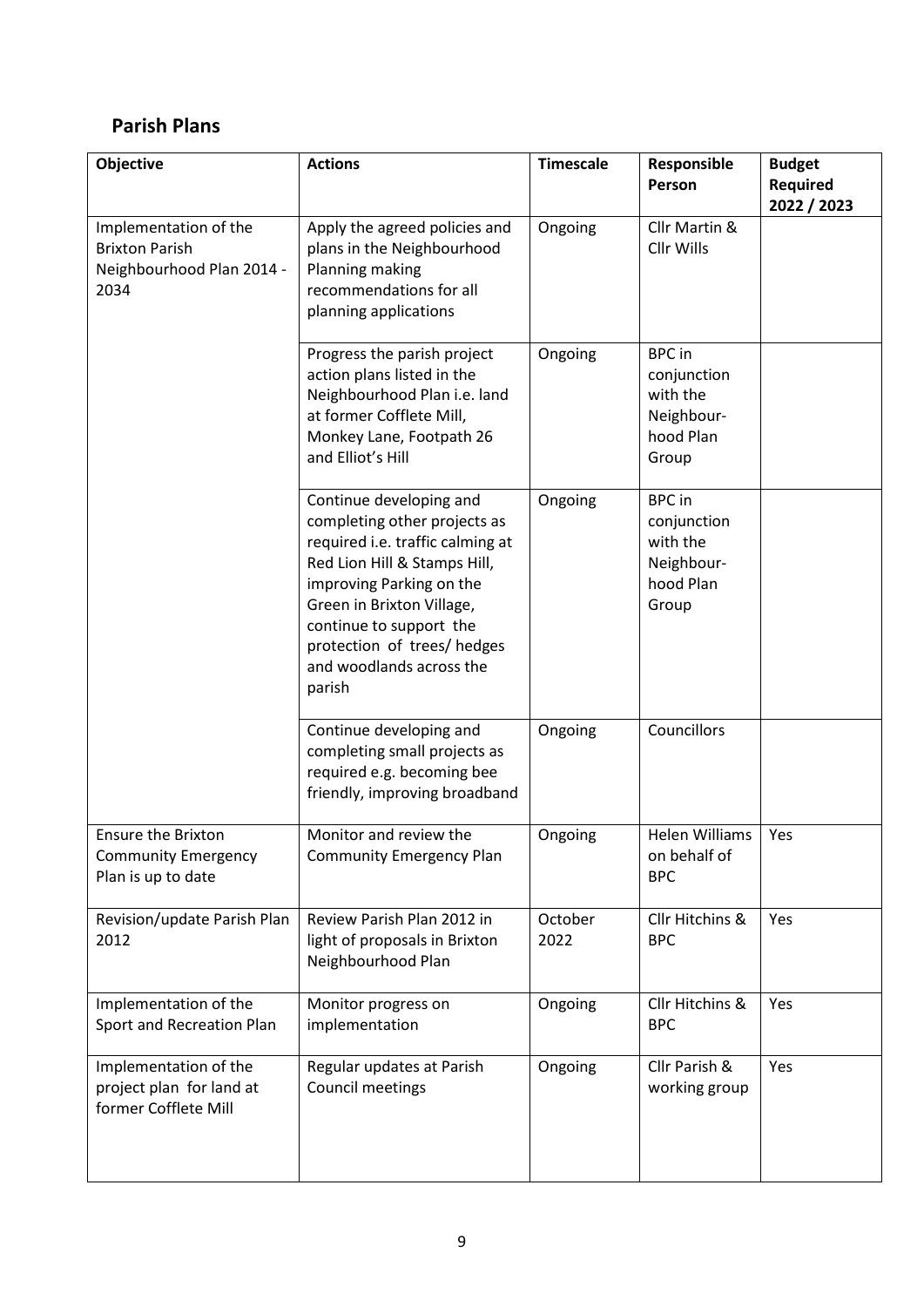| Promote Brixton as a<br>Dementia Friendly Parish                                                                            | Training for all parish<br>councillors and interested<br>parishioners. Assess public<br>buildings for their dementia<br>friendliness and where<br>necessary make appropriate<br>changes                                                                                                                                                                                      | <b>By end 2022</b> | Cllr Hitchins to<br>co-ordinate |  |
|-----------------------------------------------------------------------------------------------------------------------------|------------------------------------------------------------------------------------------------------------------------------------------------------------------------------------------------------------------------------------------------------------------------------------------------------------------------------------------------------------------------------|--------------------|---------------------------------|--|
| Continue / completion of<br>the Brixton 100 years 1918-<br>2018 History Project                                             | Continue to complete record<br>of the Roll of Honour and<br>plant trees in honour of those<br>who died in both wars                                                                                                                                                                                                                                                          | <b>By end 2022</b> |                                 |  |
| <b>Collaboration with</b><br>neighbouring parish<br>councils in The Yealm<br>Climate & Environment<br><b>Action Network</b> | A representative of the<br>Council to attend the network<br>meetings and report back                                                                                                                                                                                                                                                                                         | Ongoing            | <b>Cllr Hitchins</b>            |  |
| Involve residents in<br>promoting a sense of<br>community in planning the<br>Parish                                         | Offer opportunities to<br>parishioners for further<br>engagement in community<br>activities e.g. monthly street<br>sweeping, joining the Traffic<br>Management group,<br><b>Community Emergency Plan</b><br>Team, Climate Change and<br>Environment Group or being<br>part of project groups e.g.<br>Land at former Cofflete Mill,<br>100 years 1918-2018 History<br>Project | Ongoing            |                                 |  |
| <b>Brixton Parish Environment</b><br>Group to implement the<br><b>Environment Policy and</b><br><b>Action Plan</b>          | <b>Brixton Parish Environment</b><br>Working Group to monitor the<br>action plan at monthly<br>meetings                                                                                                                                                                                                                                                                      | Ongoing            | Cllrs Hitchins /<br>Parish      |  |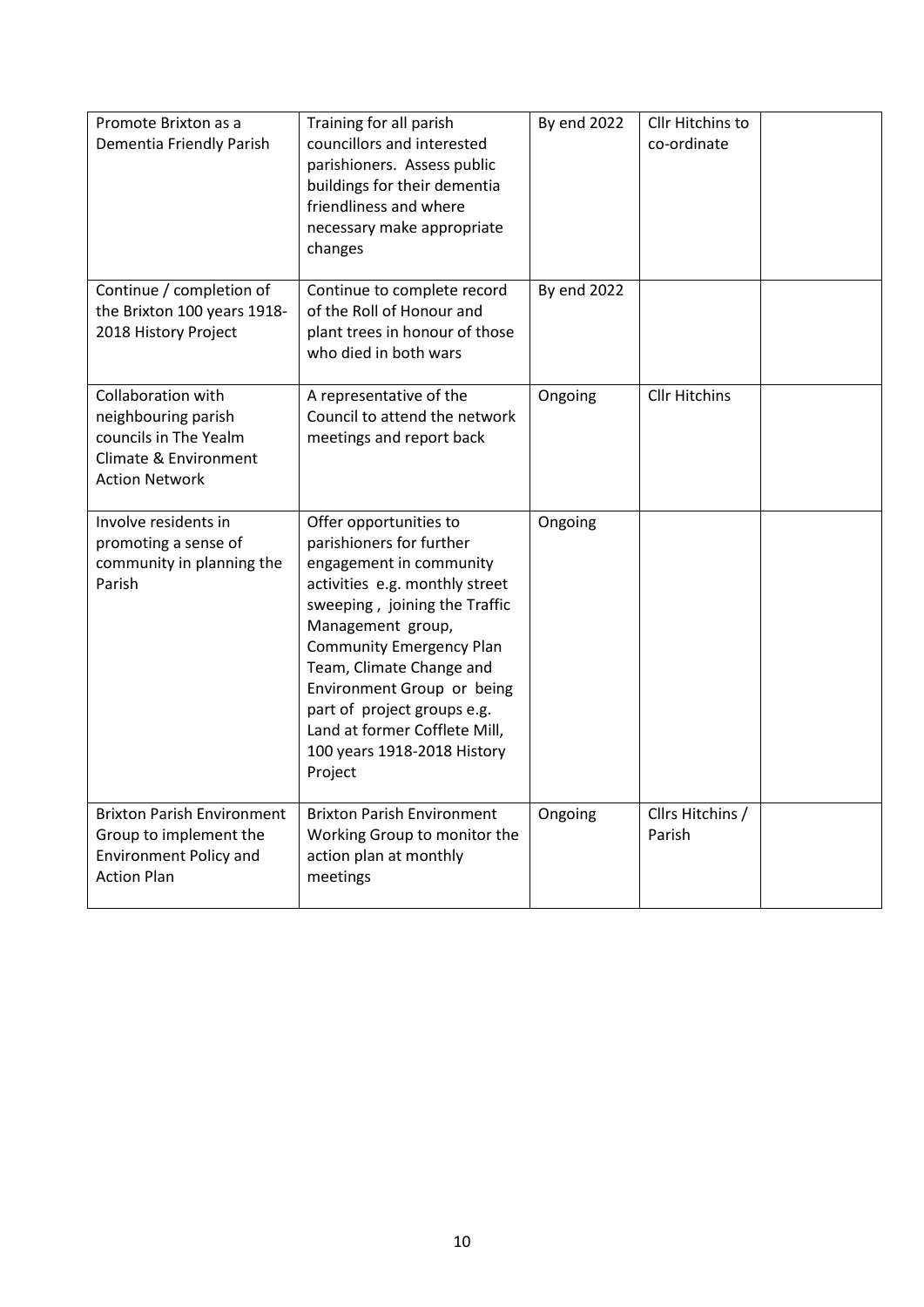## **Liaison**

|                                                                                                                     | <b>Actions</b>                                                                                                                                                               | <b>Timescale</b>                 | Responsible<br>Person                                                 | <b>Budget</b><br>Required<br>2022 / 2023 |
|---------------------------------------------------------------------------------------------------------------------|------------------------------------------------------------------------------------------------------------------------------------------------------------------------------|----------------------------------|-----------------------------------------------------------------------|------------------------------------------|
| Contribute to Sherford<br><b>Liaison Meetings</b>                                                                   | <b>Ensure that BPC is</b><br>represented at the meetings                                                                                                                     | Quarterly<br>meetings            | <b>Cllrs Hitchins</b><br>and Wills                                    |                                          |
|                                                                                                                     | <b>Build closer working</b><br>relationships with the new<br>residents of Sherford as<br>residents of Brixton, until such<br>time they have their own<br><b>Town Council</b> | Ongoing                          | <b>Cllr Hitchins</b><br>with Alison Nix<br>on behalf of<br><b>BPC</b> |                                          |
| <b>Ensuring Brixton Parish</b><br>Council is represented on<br>the Sherford Community<br><b>Land Trust Ltd</b>      | Nominate a representative<br>from the Parish Council to the<br><b>Sherford Community Land</b><br>Trust and feedback to the<br>Council.                                       | As required                      | Alison Nix on<br>behalf of<br><b>Brixton Parish</b><br>Council        |                                          |
| Ensuring that BPC is<br>represented at the IDALC<br>(Ivybridge & District<br>Association of Local<br>Councils)      | Nominate 2 councillors to<br>attend the quarterly meetings<br>and feedback to the Council.                                                                                   | Half yearly                      | Cllrs Wills &<br><b>Hitchins</b>                                      |                                          |
| To develop as a member of<br>Dementia Friendly Parishes<br>around the Yealm                                         | Represent the parish council<br>on the Committee of<br>Dementia Friendly Parishes<br>around the Yealm.                                                                       | On going                         | <b>Cllr Hitchins</b>                                                  |                                          |
| To represent the Parish<br>Council and liaise with<br>Yealm Harbour Authority                                       | Nominate a representative to<br>attend meetings of the YHA<br>and report back                                                                                                | Quarterly<br>meetings            | Martyn Oates<br>on behalf of<br><b>BPC</b>                            |                                          |
| In collaboration with DCC<br>ensure safe access to the<br>countryside through the<br>network of P3 footpaths        | Monitor and review all P3<br>footpaths with volunteers<br>and PROW officer at DCC                                                                                            | Quarterly<br>checks<br>completed | To be<br>nominated                                                    | Yes                                      |
| To work with neighbouring<br>parish councils in the Yealm<br>Climate & Environment<br><b>Action Network (YCEAN)</b> | Represent the parish council<br>by attending and<br>contributing the YCEAN and<br>reporting back                                                                             | Ongoing                          | Clerk, Cllr<br>Hitchins and<br>Council                                |                                          |
| Continue with a close<br>working relationship with<br><b>Brixton Composting Group</b>                               | Ensure regular reporting to<br><b>BPC</b> meetings                                                                                                                           | After<br>Composting<br>meetings  | Cllr Clegg                                                            |                                          |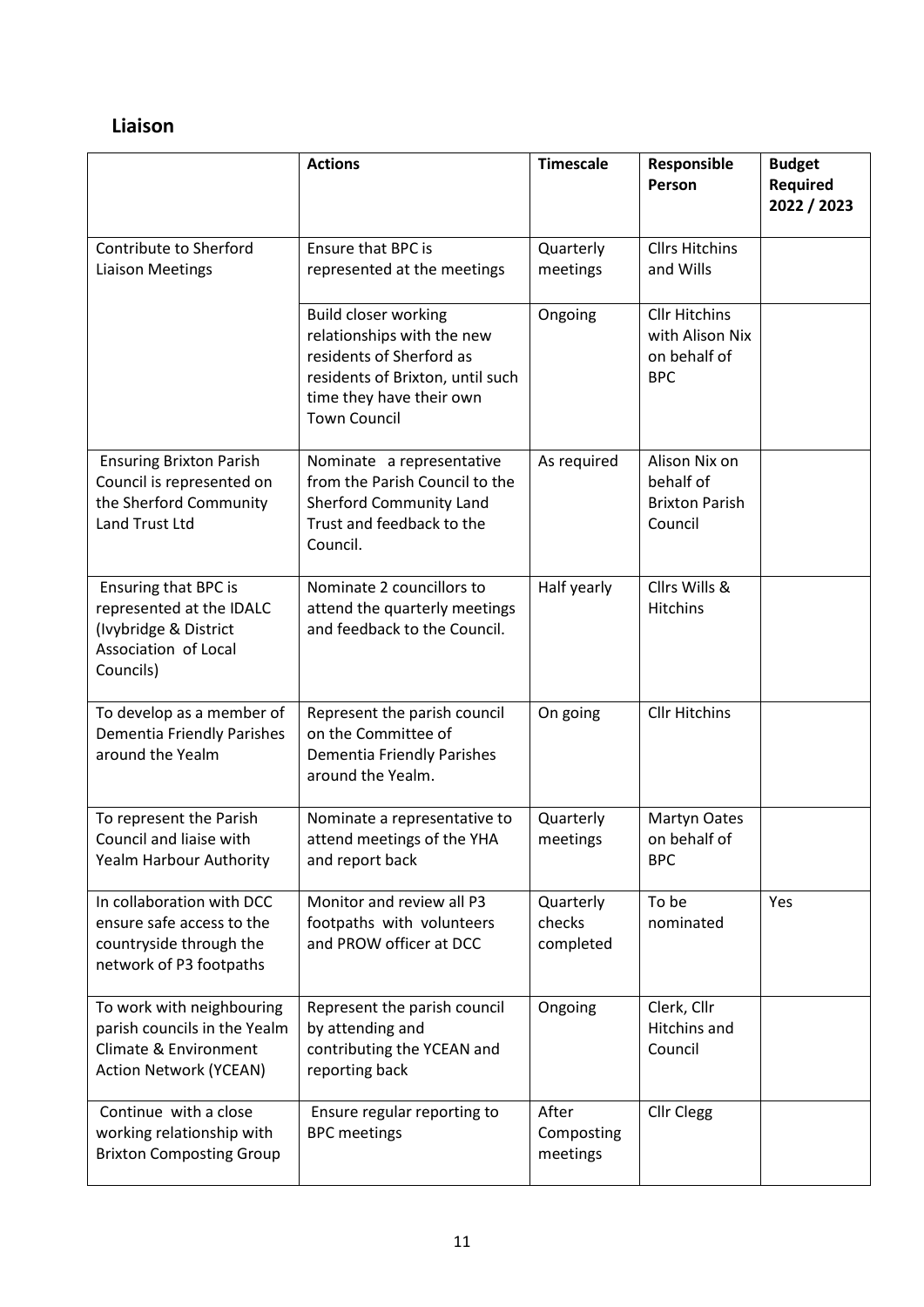| To reduce crime & disorder<br>to help residents and<br>businesses feel safe              | Regular liaison with local<br>Police Sergeant                                                                                                                                                                                                                                                                                      | Ongoing | <b>Cllr Hitchins</b> |
|------------------------------------------------------------------------------------------|------------------------------------------------------------------------------------------------------------------------------------------------------------------------------------------------------------------------------------------------------------------------------------------------------------------------------------|---------|----------------------|
|                                                                                          | Parish Council is represented<br>on the Police Advocate<br>Scheme                                                                                                                                                                                                                                                                  | Ongoing | <b>Cllr Martin</b>   |
| To work with other<br>organisations in the parish<br>for the benefit of the<br>residents | Continue working together<br>with the Schools (Brixton &<br>Sherford), Brixton Feoffee<br><b>Trust, Brixton Community</b><br>Association, Churches (Brixton<br>& Sherford), Sherford<br><b>Community Trust and</b><br><b>Sherford Residents</b><br>Association to find ways to<br>enhance and improve the<br>lives of local people | Ongoing | Council              |

# **Environment and Parish Appearance**

| <b>Objective</b>                                                                                                   | <b>Actions</b>                                                                                                                                                                | <b>Timescale</b>   | Responsible<br>Person                         | <b>Budget</b><br><b>Required</b><br>2022 / 2023 |
|--------------------------------------------------------------------------------------------------------------------|-------------------------------------------------------------------------------------------------------------------------------------------------------------------------------|--------------------|-----------------------------------------------|-------------------------------------------------|
| Collaborate with<br>neighbouring parish<br>councils in the Yealm<br>Climate & Environment<br><b>Action Network</b> | Attend and feedback from<br>regular meetings                                                                                                                                  | Ongoing            | Clerk, Cllr<br><b>Hitchins and</b><br>Council |                                                 |
| Monitor and review the<br>outcomes of the<br><b>Environment Policy and</b><br><b>Action Plan</b>                   | <b>Brixton Parish Environment</b><br>Working Group to implement<br>the Environment Policy and<br>action plan regarding climate<br>change locally.                             | Ongoing            | Clerk, Cllr<br><b>Hitchins and</b><br>Council |                                                 |
| Work towards becoming a<br><b>Plastic Free and Reuse</b><br>Community by 2022                                      | Draft an action plan work<br>towards becoming a Plastic<br>Free Community in two years                                                                                        | 2022               | <b>Cllr Parish</b>                            | Yes                                             |
|                                                                                                                    | Working with Brixton St<br>Mary's School and Sherford<br>Vale School to produce<br>community art work to inform<br>the communities on the<br>reduction of the use of plastic. | <b>End of 2022</b> | Cllr Hitchins /<br><b>Cllr Parish</b>         |                                                 |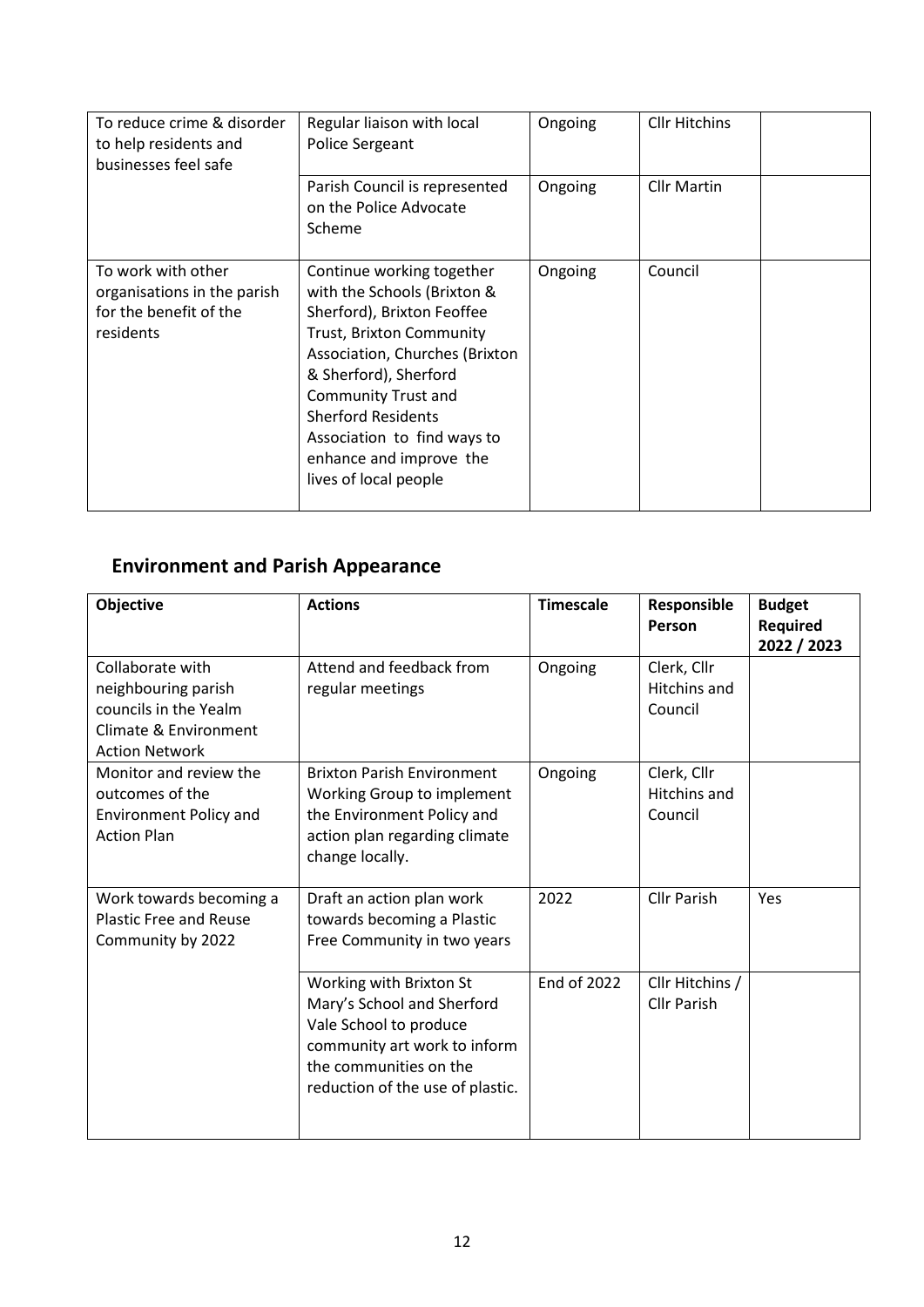| Continue close working                                    | Representation of the Parish                                | After                  | <b>Cllr Clegg</b>           |     |
|-----------------------------------------------------------|-------------------------------------------------------------|------------------------|-----------------------------|-----|
| relationship with Brixton<br><b>Community Composters</b>  | Council at the Brixton<br>Composters meeting and            | Composting<br>meetings |                             |     |
|                                                           | reporting back Ensure regular                               |                        |                             |     |
|                                                           | reporting to BPC meetings.                                  |                        |                             |     |
|                                                           | Support the increasing local                                |                        |                             |     |
|                                                           | use of the Community<br>Composting Scheme and other         |                        |                             |     |
|                                                           | community recycling schemes                                 |                        |                             |     |
|                                                           |                                                             |                        |                             |     |
| Implement the project plan                                | Set up a community project                                  | Ongoing                | Cllr Parish &               | Yes |
| for land at Cofflete Mill as a<br>community amenity space | implementation group to<br>ensure that the environment      |                        | working<br>group            |     |
|                                                           | is protected while developing                               |                        |                             |     |
|                                                           | it as a community amenity                                   |                        |                             |     |
|                                                           | space                                                       |                        |                             |     |
| Representation of the                                     | Ensure a close working                                      | Quarterly              | Martyn                      |     |
| Parish Council and liaison in                             | relationship with the YHA                                   | meetings               | Oates on                    |     |
| the Yealm Harbour                                         | particularly on issues of                                   |                        | behalf of BPC               |     |
| Authority (YHA).                                          | pollution and danger to the<br>sensitive environment of the |                        |                             |     |
|                                                           | River Yealm. Nominate a                                     |                        |                             |     |
|                                                           | representative to attend                                    |                        |                             |     |
|                                                           | meetings of the YHA and                                     |                        |                             |     |
|                                                           | report back                                                 |                        |                             |     |
| Implement the Parish                                      | Ensure that the policy is                                   | Ongoing                | All                         |     |
| <b>Councils Environment</b><br>Policy                     | considered in all planning<br>application consultations     |                        | Councillors                 |     |
|                                                           |                                                             |                        |                             |     |
|                                                           |                                                             |                        |                             |     |
| Progress wildflower<br>planting on verges                 | Plan for planting / growth to<br>take place during 2022     | Ongoing                | Cllr<br>Robertson           |     |
|                                                           |                                                             |                        |                             |     |
| Ensure roads and lanes are                                | Continue the monthly                                        | Monthly                | Councillors &<br>volunteers |     |
| kept clean for the pleasure<br>of residents and visitors  | community street sweeping<br>activity by volunteers in      |                        |                             |     |
|                                                           | <b>Brixton Village</b>                                      |                        |                             |     |
|                                                           |                                                             |                        |                             |     |
|                                                           | Encourage litter picking across<br>the parish               | Ongoing                | Councillors &<br>volunteers |     |
|                                                           |                                                             |                        |                             |     |
|                                                           | Ensure that all fly tipping is                              | Ongoing                | Clerk &                     |     |
|                                                           | reported to the District<br>Council                         |                        | Councillors                 |     |
|                                                           |                                                             |                        |                             |     |
|                                                           |                                                             |                        |                             |     |
|                                                           |                                                             |                        |                             |     |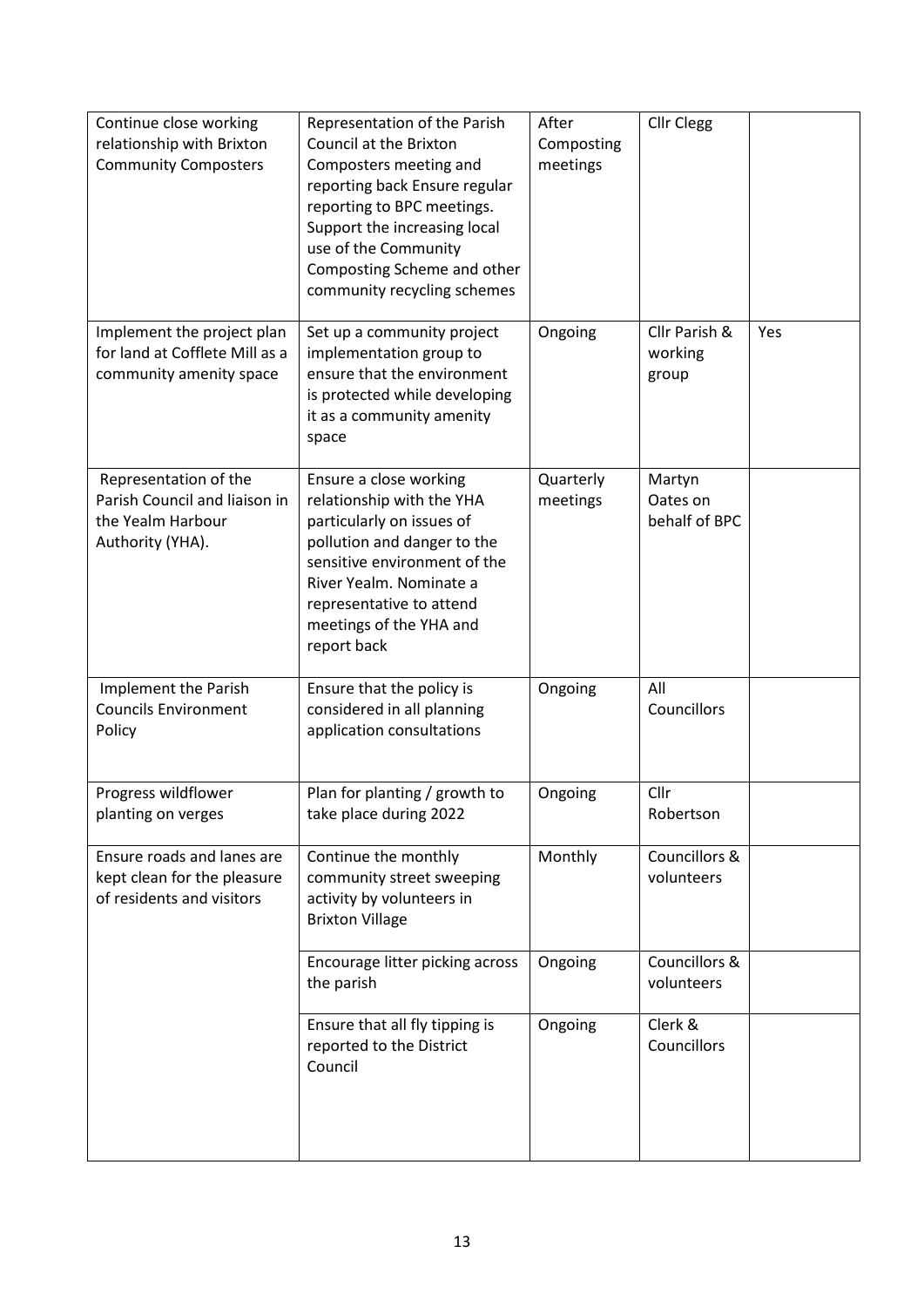| Ensure that all planning<br>applications for housing<br>contribute to the health<br>and well being of the<br>community | Consult with parishioners on<br>planning applications for<br>housing developments which<br>might seriously impact on the<br>health and well being of the<br>overall population and<br>possible impact from surface<br>water run off |         |                      |  |
|------------------------------------------------------------------------------------------------------------------------|-------------------------------------------------------------------------------------------------------------------------------------------------------------------------------------------------------------------------------------|---------|----------------------|--|
| <b>River Yealm</b>                                                                                                     | Continue River Yealm Water<br><b>Quality Working Group</b><br>working with other parish<br>councils and forge working<br>relationship with Environment<br>Agency and South West<br>Water.                                           | Ongoing | <b>Cllr Hitchins</b> |  |

# **Health & Well Being including Housing**

| <b>Objective</b>                                                                                                           | <b>Actions</b>                                                                                                                                                                                     | <b>Timescale</b>                                      | Responsible<br>Person           | <b>Budget</b><br>Required<br>2022 / 2023 |
|----------------------------------------------------------------------------------------------------------------------------|----------------------------------------------------------------------------------------------------------------------------------------------------------------------------------------------------|-------------------------------------------------------|---------------------------------|------------------------------------------|
| Ensuring that there is a<br>constant awareness of the<br>impact of COVID-19 for the<br>residents of the parish             | The Community Emergency<br>Plan supports the community<br>in a pandemic crisis in<br>collaboration with Devon<br><b>County Councils Local</b><br>Outbreak Management Plan                          | On going                                              | <b>Cllr Hitchins</b><br>& Clerk |                                          |
| Continuous improvement<br>of the safety of the roads<br>for pedestrians and drivers<br>in Brixton P---arish                | Identify dangerous areas and<br>find solutions to improve<br>safety:<br>Project - traffic calming on Red<br>Lion Hill and Stamps Hill,<br>increase traffic monitoring<br>through Speedwatch & VAS  | Quarterly<br><b>Traffic</b><br>Management<br>Meetings | Clerk &<br>Chairman             |                                          |
| Make progress as a<br>dementia friendly parish in<br>the interests of people<br>living with dementia and<br>their families | Promote inclusive dementia<br>friendly communities in all the<br>Parish Councils work and in<br>activities within the parish<br>supporting residents living<br>with dementia and their<br>families | On going                                              | <b>Cllr Hitchins</b>            | Yes                                      |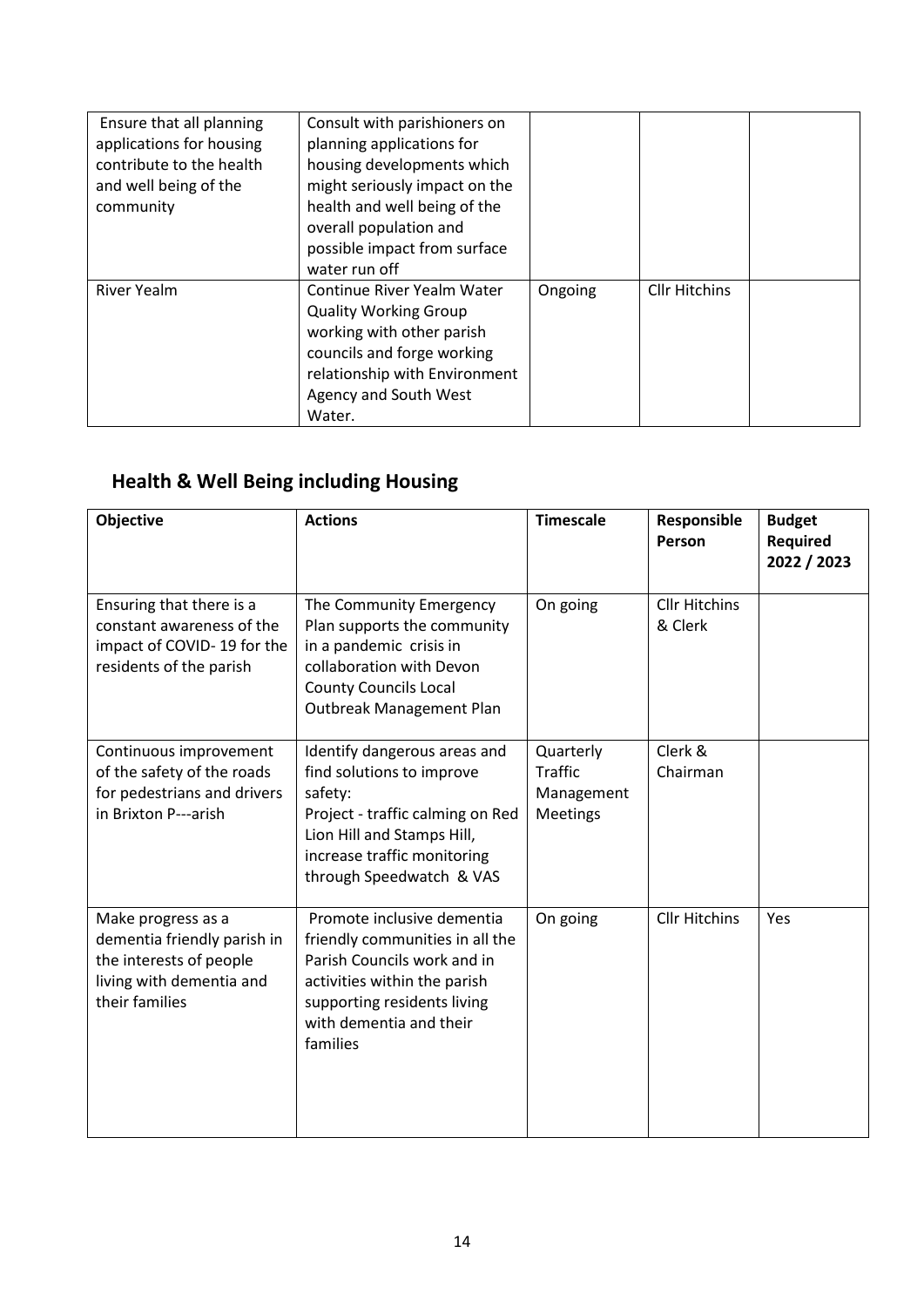| Increase safe access to the<br>countryside through the<br>network of P3 footpaths                                                | Implement project plan to<br>improve access and safety<br>along Footpath 26                                                                                                                                                             | On going            | <b>Cllr Hitchins</b>                                                                                  |
|----------------------------------------------------------------------------------------------------------------------------------|-----------------------------------------------------------------------------------------------------------------------------------------------------------------------------------------------------------------------------------------|---------------------|-------------------------------------------------------------------------------------------------------|
|                                                                                                                                  | Through regular monitoring /<br>inspection ensure all PROWs<br>are accessible at all times                                                                                                                                              | Ongoing             | Councillors &<br>volunteers                                                                           |
| Increase opportunities<br>locally for health<br>improvement e.g. fitness,<br>walking, cycling and horse<br>riding                | Progress the following project<br>plan:<br><b>Reclassification of Monkey</b><br>Lane to a footpath, cycle way<br>and bridle way linking to<br><b>Sherford Community Park</b>                                                            | On going            | <b>Cllrs Hitchins</b><br>& Parish                                                                     |
|                                                                                                                                  | Progress the following project<br>plan:<br>Green Gym at Elliot's Hill                                                                                                                                                                   | To be<br>progressed | <b>Cllr Hitchins</b>                                                                                  |
|                                                                                                                                  | Work with Plymouth City<br>Council to improve the<br>existing footpath/ cycleway<br>link from Brixton to Elburton                                                                                                                       | Ongoing             | Cllr Hitchins /<br>Cllr Parish /<br>Cllr Arran                                                        |
| To work in collaboration<br>with Health & Social care<br>as required                                                             | Support the establishment of<br>medical facilities at Sherford                                                                                                                                                                          | On going            | <b>Cllrs Hitchins</b><br>and Wills in<br>capacity as<br>Sherford<br>Liaison with<br><b>Alison Nix</b> |
| Reduction of crime and<br>disorder to help residents<br>and businesses feel safe                                                 | Build on the existing<br>Neighbourhood Watch<br>Scheme to<br>promote vigilance and safety<br>across the community in<br>collaboration with Police and<br>School                                                                         | Ongoing             | All & Jim<br>Eccles<br>Neighbour-<br>hood Watch<br>Lead &<br>Roger Smith<br>Community<br>Road warden  |
| Ensure that the play spaces<br>and school field in Brixton<br>village are safe and<br>accessible to children and<br>young people | Work in collaboration with the<br>owners of the play places -<br>South Hams District Council,<br>Live West and the Head<br>Teacher at St. Marys School<br>to ensure that these resources<br>are secure for children and<br>young people | Ongoing             | <b>Cllr Parish</b><br><b>Cllr Hitchins</b>                                                            |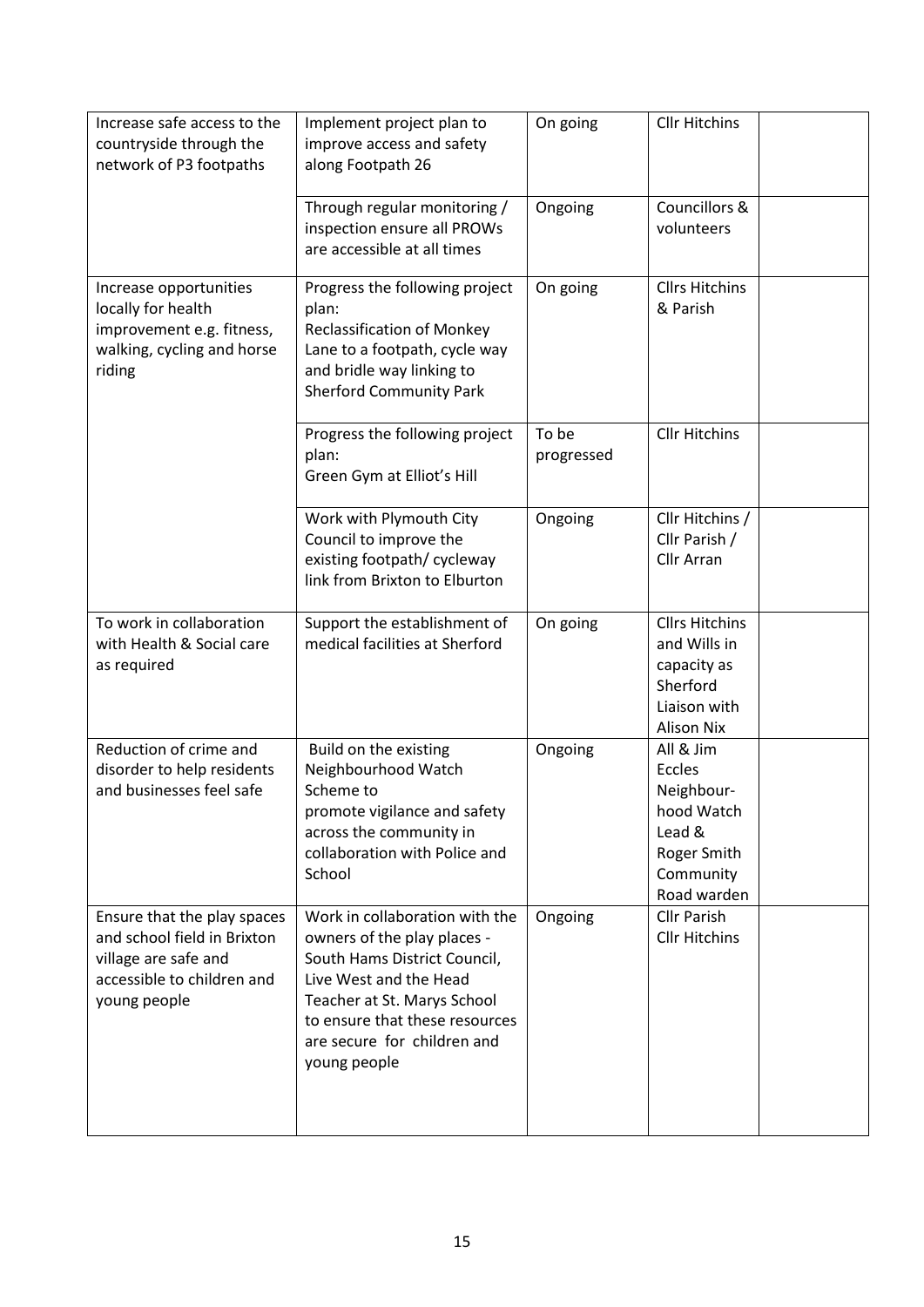| Ensure children have safe<br>access to the schools in<br><b>Brixton &amp; Sherford</b>                                 | Work with the Head teachers,<br>DCC Highway Department,<br>DCC Councillor and parents to<br>make certain that safe routes<br>are provided and used by<br>children & parents.                                                                             | Ongoing  | <b>Cllr Hitchins</b> |     |
|------------------------------------------------------------------------------------------------------------------------|----------------------------------------------------------------------------------------------------------------------------------------------------------------------------------------------------------------------------------------------------------|----------|----------------------|-----|
| Ensure that all planning<br>applications for housing<br>contribute to the health<br>and well being of the<br>community | Consult with parishioners on<br>planning applications for<br>housing developments which<br>might seriously impact on the<br>health and well being of the<br>overall population.                                                                          | Ongoing  |                      |     |
| To support those voluntary<br>organisations which benefit<br>the health and well being<br>of the residents of Brixton  | Review annual grants to<br>voluntary organisations<br>Samaritans, South Hams CVS,<br>Citizens Advice, Dementia<br>Friendly Parishes around the<br>Yealm, Brixton & Yealmpton<br>Scouts, Yealmpton & Brixton<br><b>Community Volunteers Scouts</b><br>etc | Annually |                      | Yes |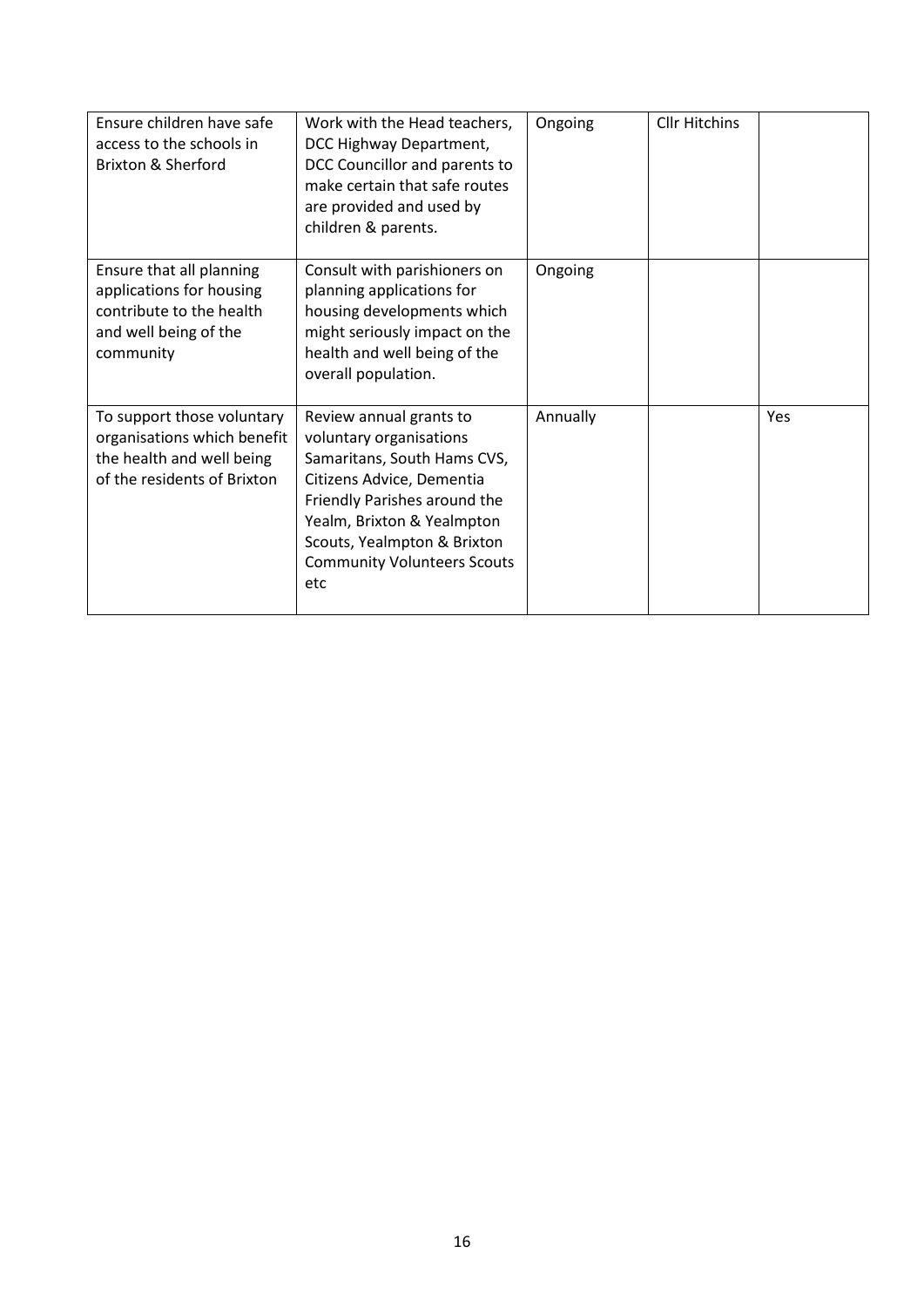#### **Budget Implications**

| <b>Action</b>                                                                  | 2022 / 2023           | 2023 / 2024    | 2024 / 2025    |  |  |
|--------------------------------------------------------------------------------|-----------------------|----------------|----------------|--|--|
|                                                                                | <b>Budget</b>         | <b>Budget</b>  | <b>Budget</b>  |  |  |
| Communication                                                                  |                       |                |                |  |  |
| Ensure that the website is up-to-<br>date and relevant for parishioners.       | £175                  | £200           | £225           |  |  |
| Maintain and update the parish<br>council app for parishioners                 | £350                  | £350           | £375           |  |  |
| Continue to produce a quarterly                                                | £300                  | £300           | £300           |  |  |
| newsletter/bulletin specifying the                                             | (linked with          | (linked with   | (linked with   |  |  |
| work the council has achieved in<br>the last quarter                           | below)                | below)         | below)         |  |  |
| Produce an annual parish                                                       | £300                  | £300           | £300           |  |  |
| newsletter which specifies the                                                 | (linked with          | (linked with   | (linked with   |  |  |
| work the council has achieved in<br>the past year and future projects          | above)                | below)         | below)         |  |  |
| Continue to contribute to the<br>information on the Brixton village<br>website | £500                  | £500           | £500           |  |  |
|                                                                                |                       |                |                |  |  |
| Governance                                                                     |                       |                |                |  |  |
| Review training needs of clerk and<br>all councillors                          | £450                  | £500           | £550           |  |  |
|                                                                                |                       |                |                |  |  |
| <b>Parish Plans</b>                                                            |                       |                |                |  |  |
| Monitor and review the<br><b>Community Emergency Plan</b>                      | £100                  | £100           | £100           |  |  |
| Implementation of the Sport and                                                | £50                   | £50            | £50            |  |  |
| <b>Recreation Plan</b>                                                         | (split with           | (split with    | (split with    |  |  |
|                                                                                | below)                | below)         | below)         |  |  |
| Review Parish Plan 2012 in light of                                            | £50                   | £50            | £50            |  |  |
| proposals in Brixton                                                           | (split with           | (split with    | (split with    |  |  |
| Neighbourhood Plan                                                             | above)                | above)         | above)         |  |  |
| Implementation of the project plan                                             | £1000                 | £1000          | £1000          |  |  |
| for land at former Cofflete Mill site                                          | (contingency)         | (contingency)  | (contingency)  |  |  |
|                                                                                | <b>Grant received</b> | Grant received | Grant received |  |  |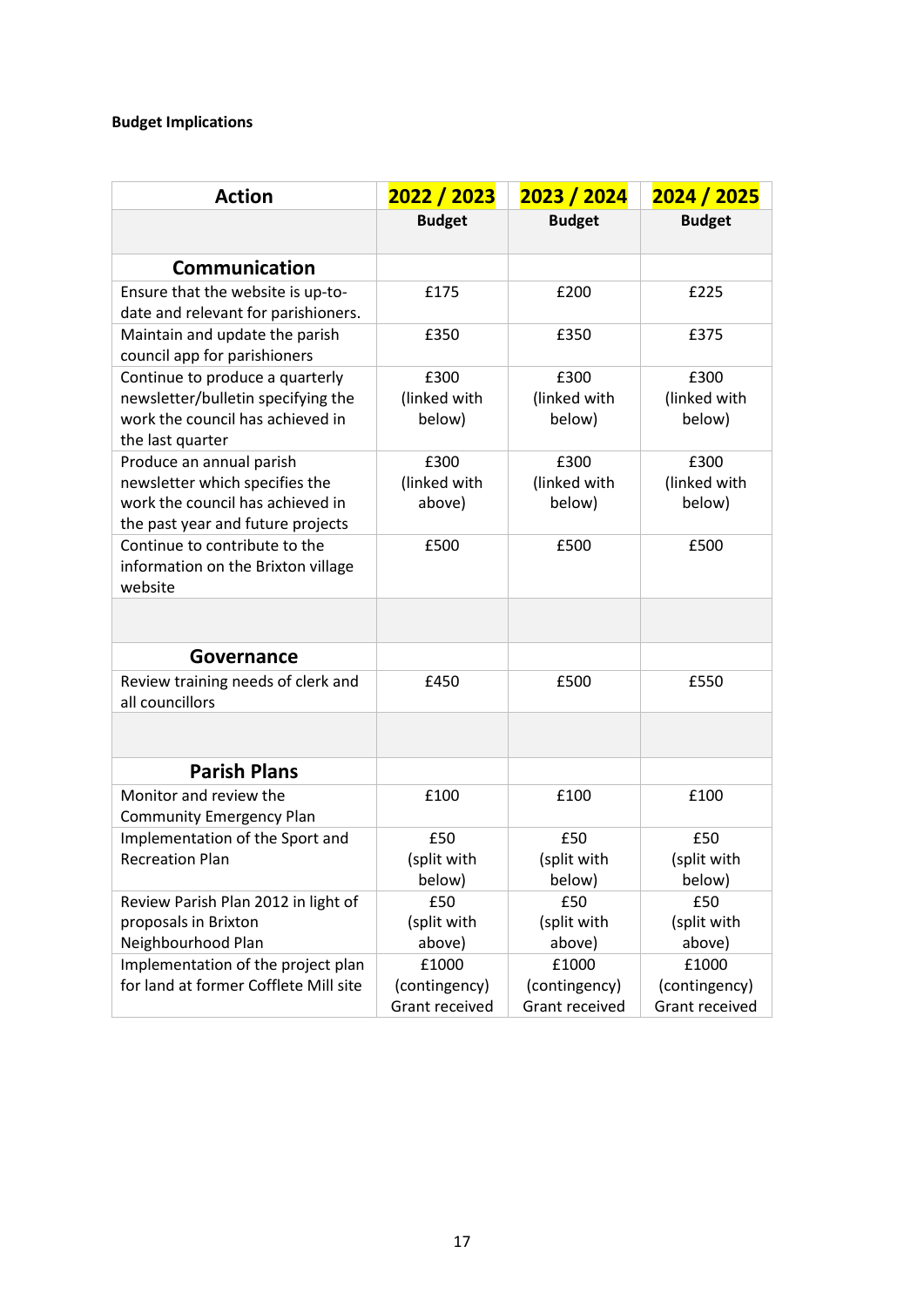| <b>Action</b>                                                                                                                                                                                                                                                                                  | 2022 / 2023                                   | 2023 / 2024   | 2024 / 2025   |
|------------------------------------------------------------------------------------------------------------------------------------------------------------------------------------------------------------------------------------------------------------------------------------------------|-----------------------------------------------|---------------|---------------|
|                                                                                                                                                                                                                                                                                                | <b>Budget</b>                                 | <b>Budget</b> | <b>Budget</b> |
| Liaison                                                                                                                                                                                                                                                                                        |                                               |               |               |
| In collaboration with DCC ensure<br>safe access to the countryside<br>through the network of P3<br>footpaths                                                                                                                                                                                   | P3 grant                                      | P3 grant      | P3 grant      |
|                                                                                                                                                                                                                                                                                                |                                               |               |               |
| <b>Environment and Parish</b>                                                                                                                                                                                                                                                                  |                                               |               |               |
| Appearance                                                                                                                                                                                                                                                                                     |                                               |               |               |
| Work towards becoming a Plastic<br>Free and Reuse Community                                                                                                                                                                                                                                    | Community<br>Together<br><b>Funding Grant</b> |               |               |
| <b>Health &amp; Well Being</b>                                                                                                                                                                                                                                                                 |                                               |               |               |
| including Housing                                                                                                                                                                                                                                                                              |                                               |               |               |
| Promote inclusive dementia<br>friendly communities in all the<br>Parish Councils work and in<br>activities within the parish<br>supporting residents living with<br>dementia and their families                                                                                                | £850                                          | £875          | £900          |
| Review annual grants to voluntary<br>organisations:<br>Cncl Voluntary Services, Samaritans<br>Citizens Advice South Hams,<br>Ivybridge Ring n Ride, Youth /<br>Scouts, Brownies / Rainbows<br>Royal British Legion, St Marys,<br>Yealmpton & Brixton Community<br>Volunteers, St Mary's School | £3150                                         | £3375         | £3600         |
|                                                                                                                                                                                                                                                                                                |                                               |               |               |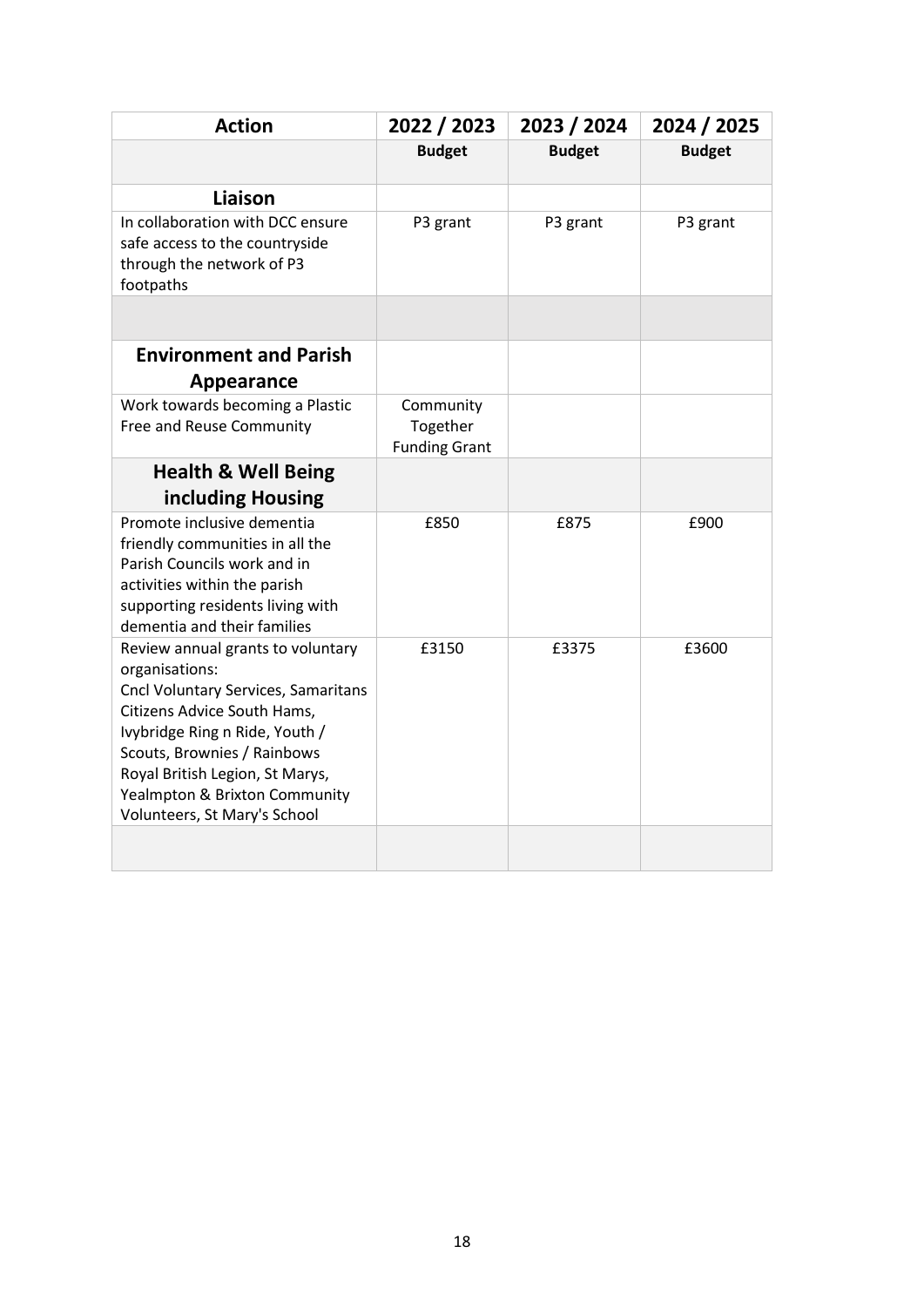#### **Appendix 1 Budget / Precept 2022 / 2023**

| <b>Expenditure</b>                    | <b>Budget</b><br>2020 / 21   | <b>Expenditure</b><br>14/12/21 | <b>Year end</b><br>estimate | <b>Budget</b><br>2021 / 22 | <b>Budget</b><br>2022 / 23 |  |
|---------------------------------------|------------------------------|--------------------------------|-----------------------------|----------------------------|----------------------------|--|
|                                       |                              |                                |                             |                            |                            |  |
| Clerk                                 |                              |                                |                             |                            |                            |  |
| <b>Clerk Expenses</b>                 | £<br>750.00                  | £<br>226.97                    | £<br>400.00                 | £<br>750.00                | £<br>750.00                |  |
| Clerk Salary                          | £<br>10,000.00               | £ 8,981.92                     | £12,600.00                  | £12,600.00                 | £13,000.00                 |  |
| <b>Clerk Office Allowance</b>         | £<br>240.00                  | £<br>180.00                    | £<br>240.00                 | £<br>240.00                | £<br>240.00                |  |
| <b>Clerk Training</b>                 | £<br>150.00                  | 202.80<br>£                    | £<br>202.80                 | £<br>150.00                | £<br>150.00                |  |
|                                       |                              |                                |                             |                            |                            |  |
| <b>Councillor</b>                     |                              |                                |                             |                            |                            |  |
| <b>Councillor Expenses</b>            | £<br>450.00                  |                                |                             | £<br>450.00                | £<br>450.00                |  |
| <b>Councillor Training</b>            | £<br>200.00                  | £<br>286.64                    | £<br>286.64                 | £<br>300.00                | £<br>300.00                |  |
|                                       |                              |                                |                             |                            |                            |  |
| Audit                                 |                              |                                |                             |                            |                            |  |
| <b>Internal Audit</b>                 | $\pmb{\mathsf{f}}$<br>150.00 | 150.00<br>£                    | £<br>150.00                 | £<br>150.00                | 175.00<br>£                |  |
| <b>External audit</b>                 | £<br>260.00                  | £<br>240.00                    | £<br>240.00                 | £<br>260.00                | £<br>260.00                |  |
|                                       |                              |                                |                             |                            |                            |  |
| Admin/Insurance/Legal                 |                              |                                |                             |                            |                            |  |
| <b>HMRC Payments</b>                  | £<br>800.00                  | £<br>934.91                    | £ 1,400.00                  | £<br>1,200.00              | £ 1,500.00                 |  |
| Insurance                             | £<br>420.00                  | £<br>381.63                    | £<br>381.63                 | £<br>420.00                | £<br>600.00                |  |
| Legal & Professional                  | £<br>1,000.00                |                                |                             | £<br>500.00                | £<br>500.00                |  |
| Fees                                  |                              |                                |                             |                            |                            |  |
| Room Hire                             | £<br>250.00                  | £<br>37.00                     | £<br>60.00                  | £<br>150.00                | £<br>180.00                |  |
| S137                                  |                              |                                |                             |                            |                            |  |
| <b>SHDC Payroll</b>                   | £<br>140.00                  |                                |                             | £<br>140.00                | £<br>140.00                |  |
| <b>SHDC Elections</b>                 | £<br>85.12                   |                                |                             |                            |                            |  |
| <b>Subscriptions</b>                  |                              |                                |                             |                            |                            |  |
| <b>DALC Subscription</b>              | £<br>400.00                  | £<br>479.95                    | 479.95<br>£                 | £<br>450.00                | £<br>500.00                |  |
| <b>IDALC Subscription</b>             | £<br>12.00                   |                                | £<br>7.00                   | £<br>7.00                  | £<br>10.00                 |  |
| <b>SLCC Subscription</b>              | £<br>150.00                  | 144.00<br>£                    | £<br>144.00                 | £<br>150.00                | 180.00<br>£                |  |
| Data Protection                       | £<br>50.00                   | $\pmb{\mathsf{f}}$<br>40.00    | £<br>40.00                  | £<br>50.00                 | 50.00<br>£                 |  |
| <b>Registration Fee</b>               |                              |                                |                             |                            |                            |  |
|                                       |                              |                                |                             |                            |                            |  |
| <b>Donations</b>                      |                              |                                |                             |                            |                            |  |
| <b>Cncl Voluntary Services</b>        | $\pmb{\mathsf{f}}$<br>300.00 | 325.00<br>£                    | 325.00<br>£                 | 325.00<br>£                | 350.00<br>${\bf f}$        |  |
| Samaritans                            | £<br>300.00                  | £<br>325.00                    | £<br>325.00                 | £<br>325.00                | £<br>350.00                |  |
| Citizens Advice South                 | £<br>300.00                  | 325.00<br>£                    | £<br>325.00                 | £<br>325.00                | ${\bf f}$<br>350.00        |  |
| Hams                                  |                              |                                |                             |                            |                            |  |
| Ivybridge Ring n Ride                 | £<br>300.00                  | ${\bf f}$<br>325.00            | £<br>325.00                 | £<br>325.00                | ${\bf f}$<br>350.00        |  |
| Brixton / Yealmpton<br>Youth / Scouts | £<br>300.00                  | 325.00<br>£                    | £<br>325.00                 | £<br>325.00                | £<br>350.00                |  |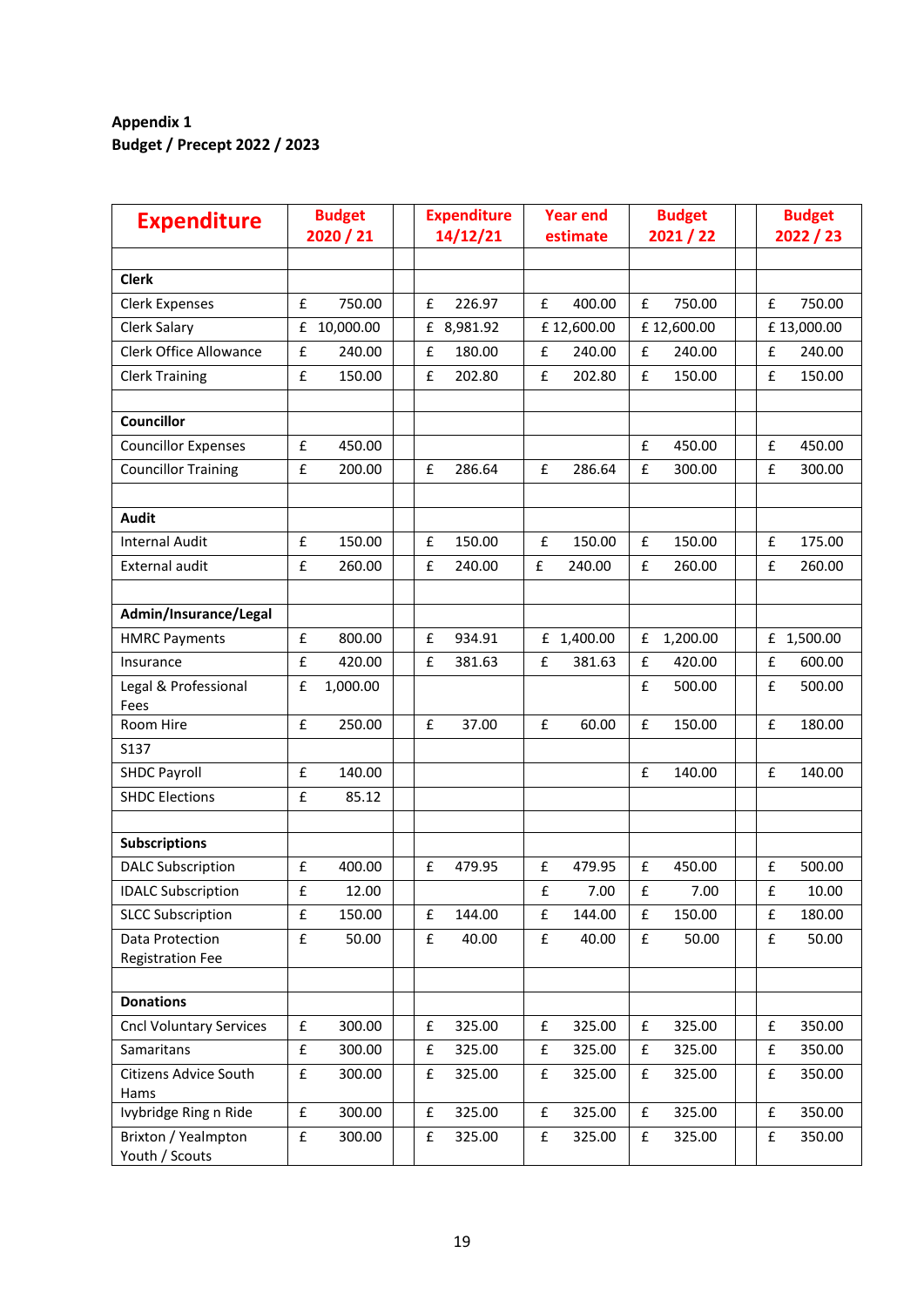| Brixton / Yealmpton                            | £                  | 300.00   | £ | 325.00     | £                  | 325.00     | £                  | 325.00   | £                  | 350.00     |
|------------------------------------------------|--------------------|----------|---|------------|--------------------|------------|--------------------|----------|--------------------|------------|
| Brownies / Rainbows                            |                    |          |   |            |                    |            |                    |          |                    |            |
| Elburton Brownies /<br>Guides                  |                    |          | £ | 25.00      | £                  | 25.00      |                    |          | £                  | 350.00     |
| RBL - Parish Wreath                            | £                  | 25.00    | £ | 25.00      | £                  | 25.00      | £                  | 25.00    | £                  | 30.00      |
| <b>St Marys Lighting</b>                       | £                  | 150.00   | £ | 175.00     | £                  | 175.00     | £                  | 175.00   | £                  | 200.00     |
| Dementia Friendly<br>Parishes                  | $\pmb{\mathsf{f}}$ | 800.00   | £ | 825.00     | $\pmb{\mathsf{f}}$ | 825.00     | £                  | 825.00   | £                  | 850.00     |
| Yealmpton & Brixton                            | £                  | 300.00   | £ | 325.00     | $\pmb{\mathsf{f}}$ | 325.00     | $\pmb{\mathsf{f}}$ | 325.00   | £                  | 350.00     |
| <b>Community Volunteers</b>                    |                    |          |   |            |                    |            |                    |          |                    |            |
| St Mary's - 6 x year                           | £                  | 120.00   | £ | 127.74     | £                  | 127.74     | £                  | 120.00   | £                  | 120.00     |
| group awards                                   |                    |          |   |            |                    |            |                    |          |                    |            |
| Chairman's Allowance                           | $\mathbf f$        | 200.00   | £ | 9.65       | £                  | 50.00      | £                  | 100.00   | £                  | 150.00     |
|                                                |                    |          |   |            |                    |            |                    |          |                    |            |
| <b>Technology</b>                              |                    |          |   |            |                    |            |                    |          |                    |            |
| App Fees                                       | £                  | 350.00   | £ | 300.00     | $\pmb{\mathsf{f}}$ | 300.00     | £                  | 350.00   | £                  | 350.00     |
| <b>BPC Website</b>                             | £                  | 175.00   | £ | 150.00     | £                  | 150.00     | £                  | 175.00   | £                  | 175.00     |
| <b>BPC</b> email addresses                     | £                  | 180.00   | £ | 151.20     | $\pmb{\mathsf{f}}$ | 151.20     | £                  | 180.00   | £                  | 180.00     |
| Zoom                                           |                    |          | £ | 143.90     | $\pmb{\mathsf{f}}$ | 172.68     | £                  | 175.00   | £                  | 175.00     |
| New village website                            | $\pmb{\mathsf{f}}$ | 500.00   | £ | 500.00     | £                  | 500.00     | £                  | 500.00   | £                  | 500.00     |
| Set up village website                         |                    |          |   | £ 1,032.00 |                    | £ 1,032.00 |                    |          |                    |            |
| Hosting Fee / Domain                           | £                  | 150.00   | £ | 156.00     | £                  | 156.00     | £                  | 150.00   | £                  | 80.00      |
| name x 2                                       |                    |          |   |            |                    |            |                    |          |                    |            |
|                                                |                    |          |   |            |                    |            |                    |          |                    |            |
| <b>Maintenance / Amenity</b>                   |                    |          |   |            |                    |            |                    |          |                    |            |
| <b>Work</b>                                    |                    |          |   |            |                    |            |                    |          |                    |            |
| <b>Contractor Silverbridge</b><br>Way Footpath | £                  | 1,500.00 | £ | 974.40     | £                  | 974.40     | £                  | 500.00   | £                  | 500.00     |
| Silverbridge Way                               | $\pmb{\mathsf{f}}$ | 150.00   |   |            | £                  | 487.20     | £                  | 350.00   | £                  | 350.00     |
| (additional work)                              |                    |          |   |            |                    |            |                    |          |                    |            |
| Contractor for grass                           | $\pmb{\mathsf{f}}$ | 2,700.00 |   | £ 4,500.00 |                    | £ 4,500.00 | £                  | 4,500.00 |                    | £ 4,500.00 |
| General maintenance                            | $\pmb{\mathsf{f}}$ | 250.00   | £ | 90.00      | $\pmb{\mathsf{f}}$ | 90.00      | £                  | 100.00   | £                  | 200.00     |
| Maintain The Green                             | £                  | 250.00   | £ | 349.72     | £                  | 349.72     | £                  | 300.00   | £                  | 300.00     |
| Replacement tubs for                           |                    |          |   |            |                    |            |                    |          | £                  | 500.00     |
| The Green                                      |                    |          |   |            |                    |            |                    |          |                    |            |
| <b>Highway Signs</b>                           | £                  | 1,000.00 |   |            |                    |            | £                  | 500.00   | £                  | 500.00     |
| <b>Highway Repairs</b>                         | £                  | 1,500.00 |   |            |                    |            | $\pmb{\mathsf{f}}$ | 500.00   | £                  | 500.00     |
| Drainage Works                                 | $\pmb{\mathsf{f}}$ | 1,000.00 | £ | 36.00      | $\pmb{\mathsf{f}}$ | 36.00      | $\pmb{\mathsf{f}}$ | 500.00   | $\pmb{\mathsf{f}}$ | 500.00     |
| Salt / Sand for                                | £                  | 300.00   |   |            |                    |            | £                  | 100.00   | £                  | 100.00     |
| Emergency use                                  |                    |          |   |            |                    |            |                    |          |                    |            |
|                                                |                    |          |   |            |                    |            |                    |          |                    |            |
| Printing                                       |                    |          |   |            |                    |            |                    |          |                    |            |
| Parish Publicity &                             | £                  | 300.00   |   |            |                    |            | £                  | 300.00   | £                  | 300.00     |
| Newsletter                                     |                    |          |   |            |                    |            |                    |          |                    |            |
|                                                |                    |          |   |            |                    |            |                    |          |                    |            |
| <b>BPC Projects</b>                            |                    |          |   |            |                    |            |                    |          |                    |            |
| <b>Brixton Parish</b>                          | £                  | 1,000.00 |   |            |                    |            | £                  | 500.00   | £                  | 500.00     |
| <b>Environment Working</b><br>Group            |                    |          |   |            |                    |            |                    |          |                    |            |
| Bee Friendly (YCE Grant)                       |                    |          | £ | 199.27     | £                  | 199.27     |                    |          |                    |            |
|                                                |                    |          |   |            |                    |            |                    |          |                    |            |